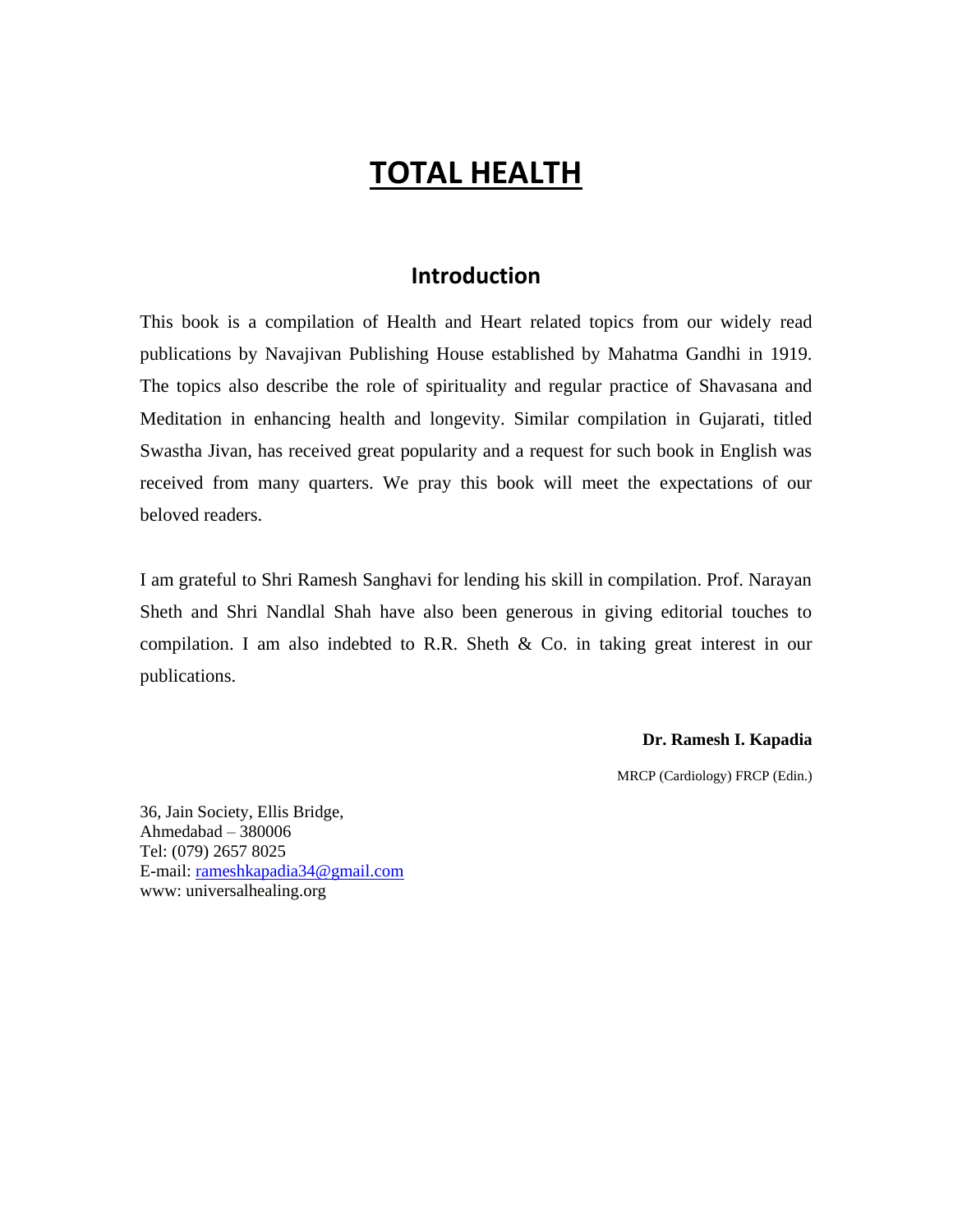#### **Philosophy and Spirituality of Health**

Creation of Health Consciousness

One Mind

Harmony

Law of Attraction

Change and Stress

Isolation Ego

Biofeedback

Present Moment

#### **Science and Technology of Healing**

Healing System

Doctor's Role

Charak and Hippocrates

Prevention of Recurrence after Angioplasty or Bypass surgery

Further note on Healing

#### **UHP and its role in Total Health**

Universal Healing Program (UHP)

Serendipity –Accidental Discovery

Abdominal Breathing

Deep Breathing

Yoga

#### **Role of Shavasana and Meditation in Total Health**

Science of Shavasana

Technique of Shavasana

Quick Shavasana

Science of Meditation

Technique of Meditation

One Minute Meditation

Visualization

Autosuggestions

#### **Practical tips on Diet and Obesity**

Ideal Diet Fibre Salt Free Radicals Eating with Awareness Obesity

#### **Evolution of Human Species**

Coming of New Age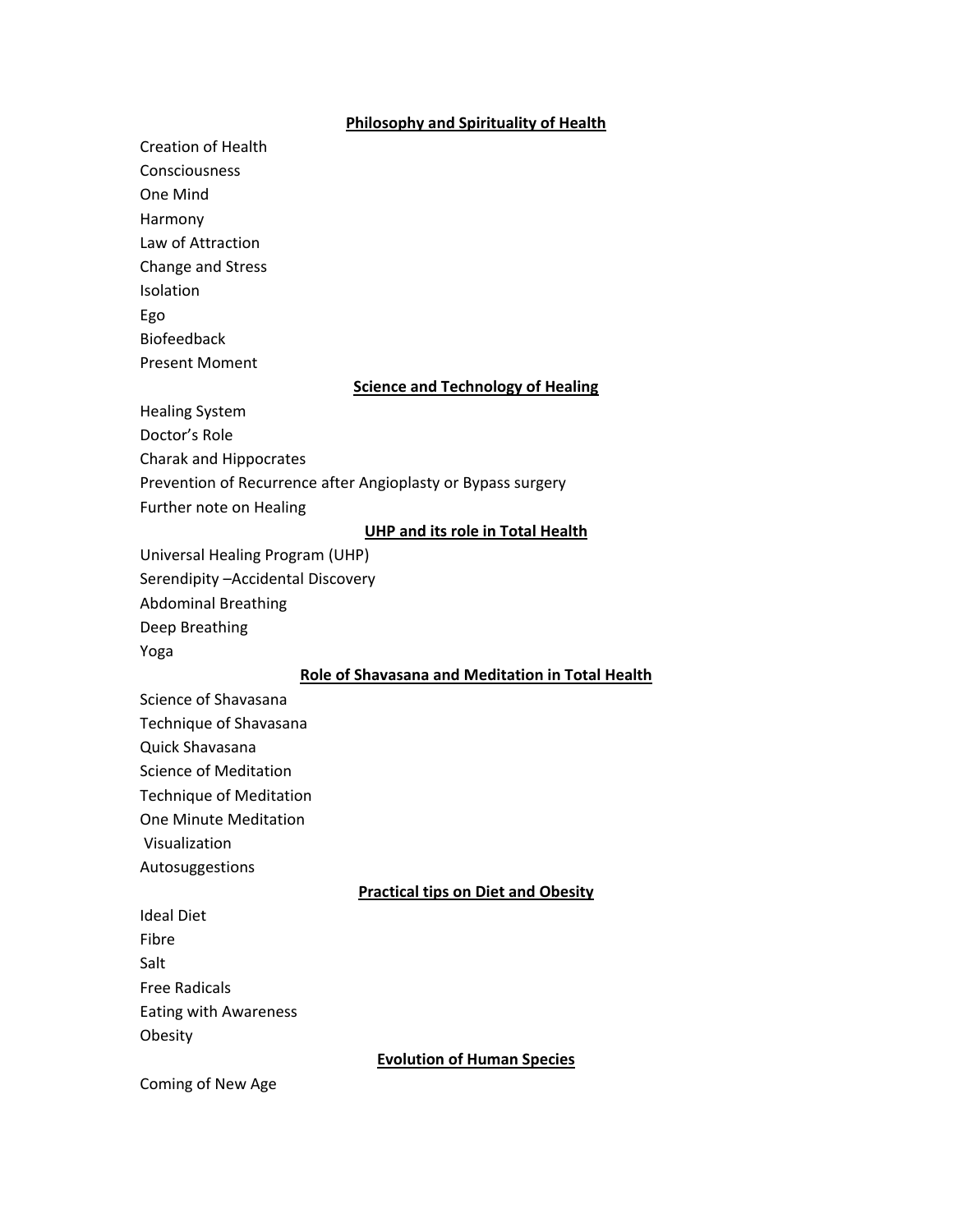#### **Creation of Health**

The creation of health is almost synonymous with the creation of connectedness. And connection is yoga. The word yoga originates from the root word *yuj,* meaning to connect. While observing the health parameters of the participants of the Universal Healing Program, we have clearly seen that the sense of connectedness promotes health, and the sense of separation aggravates illness. The mind is the seat of connection or separation. Modern medicine talks about the mind and the body as one entity. They are inseparable. One affects the other. The phrase 'creation of health' gave me a clear picture of what sets free the participants from the fear and anxiety of coronary heart disease. It transforms them into individuals with indomitable inner strength, sparkling with joy and confidence in themselves. Without doubt, this simple technique of stretching and relaxation exercise followed by deep relaxation (Shavasana) and meditation has brought about this transformation. One great lesson that we have learnt is that a sense of separation aggravates the problem while a sense of connectedness creates health. The signs of separation are increased irritability, lack of concentration, fatigue, lack of energy, insomnia, diminished immunity and erratic and diminished heart rate variability (HRV). This is all due to the increased secretion of catecholamines and corticosteroids resulting in sympathetic over-activity and imbalance in 'Yin and Yang'. The signs of connectedness are the feeling of calm and energy, increased immunity, increased and harmonious HRV, and increased vagal tone - all due to the increased secretion of endorphins and opiates in the blood.

It is difficult to calm the agitated mind. It is our common experience that when we are angry, the feeling of anger often lingers for hours. On the other hand, an encounter with one's inner spirit can colour our world for many hours. During this time, nothing disturbs the calm and peace of our mind. What is this spirit? It would have been difficult for me to define it but for our experience in the UHP. The simple stretching and relaxation exercises followed by deep relaxation (Shavasana) and meditation help the individual to experience this spirit which is the life force of everything that exists. In words of our participants, when their whole body from toes to head is relaxed and they are one with their breath, "A great peace enfolds us. We feel whole, safe, secure and loved in these moments of bliss."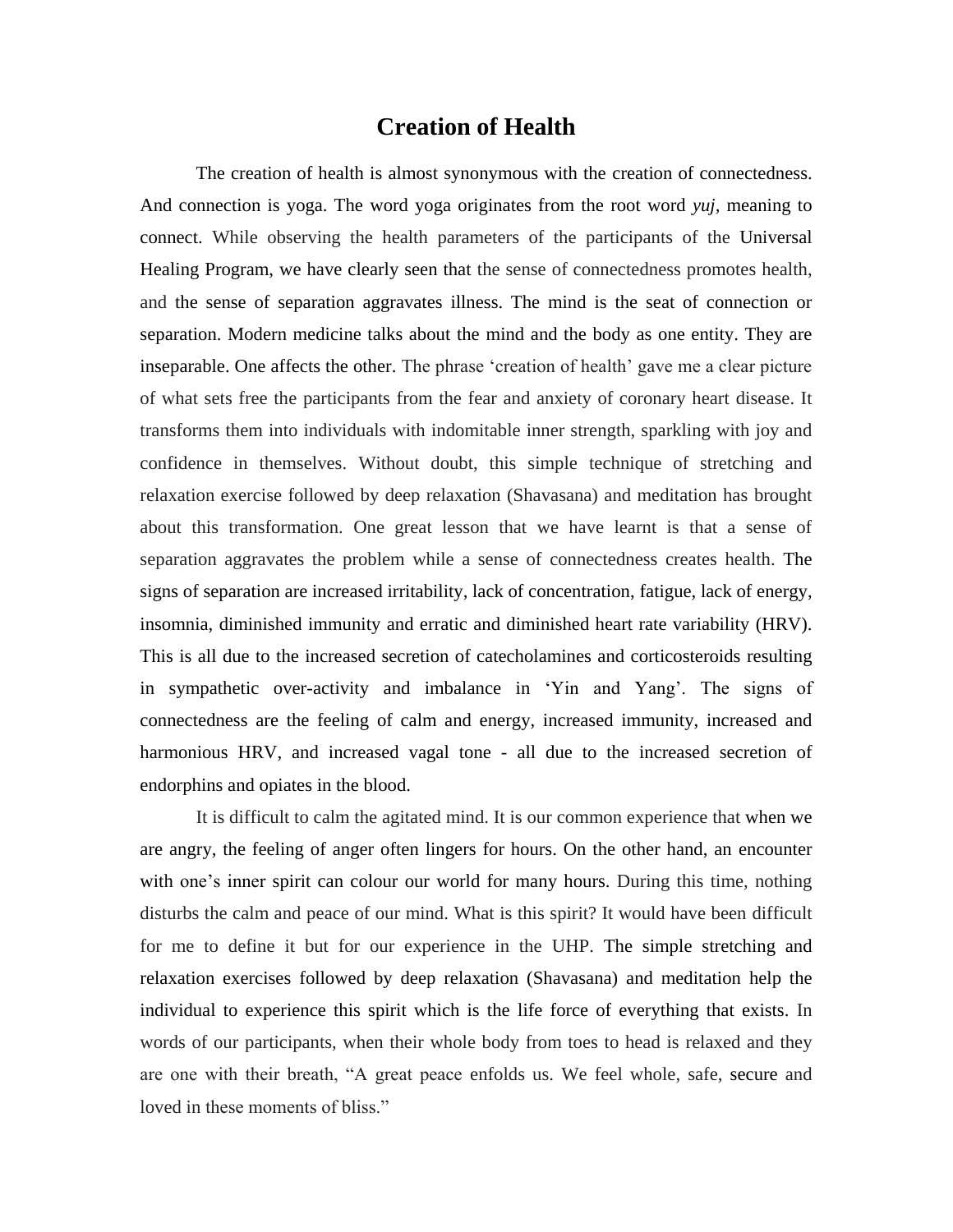*Regular practice of meditation, even for five minutes, three times a day, is an easy way to develop the feeling of connectedness. The whole universe is a saga of connection.*

#### **CONSCIOUNESS**

This is an era of technology of Consciousness or science of Consciousness. Technology or Science is objective. It is an application of reason and tested knowledge. Consciousness is however subjective, immeasurable, almost indefinable. Science has realized its own limitations. It has reached dead end. In the effort to break this dead end are the seeds of a new science – a Science of Consciousness.

To keep peace and live in accordance with the natural law, we have to develop higher states of consciousness. What is consciousness? Consciousness is the essence of life. It is just like a sap for the tree. Every word that we speak and the act we perform is an impulse of consciousness. The whole universe is the expression of Consciousness.

Shavasana and Meditation are mental techniques to experience the various qualities of Consciousness. It is a world of peace, bliss and happiness. According to Maharshi Patanjali, Yoga is not a therapy, it is a discipline. A discipline is needed even when you are in good health. Yoga Sutra has clearly stated that Shavasana and Meditation should be practiced with devotion, perseverance and regularity.

Basic components of our bodies are the cells. Now biologists have shown that cells can mutate consciously to adapt to the changed circumstances. In industrial accidents, when somebody's thumb has been cut off accidentally, the big toe of the foot is transplanted in place of the thumb. In time, the transplanted toe generally begins to resemble the thumb. It is a relatively common operation. The question is, how do the cells of the toe know that they have moved to the hand? And how do the cells of the transplanted big toe know that they have to grow up to be the cells of the thumb?

Current cancer therapy includes sessions where you are advised to use your imagination to direct your healthy body cells to attack cancer. Medical science is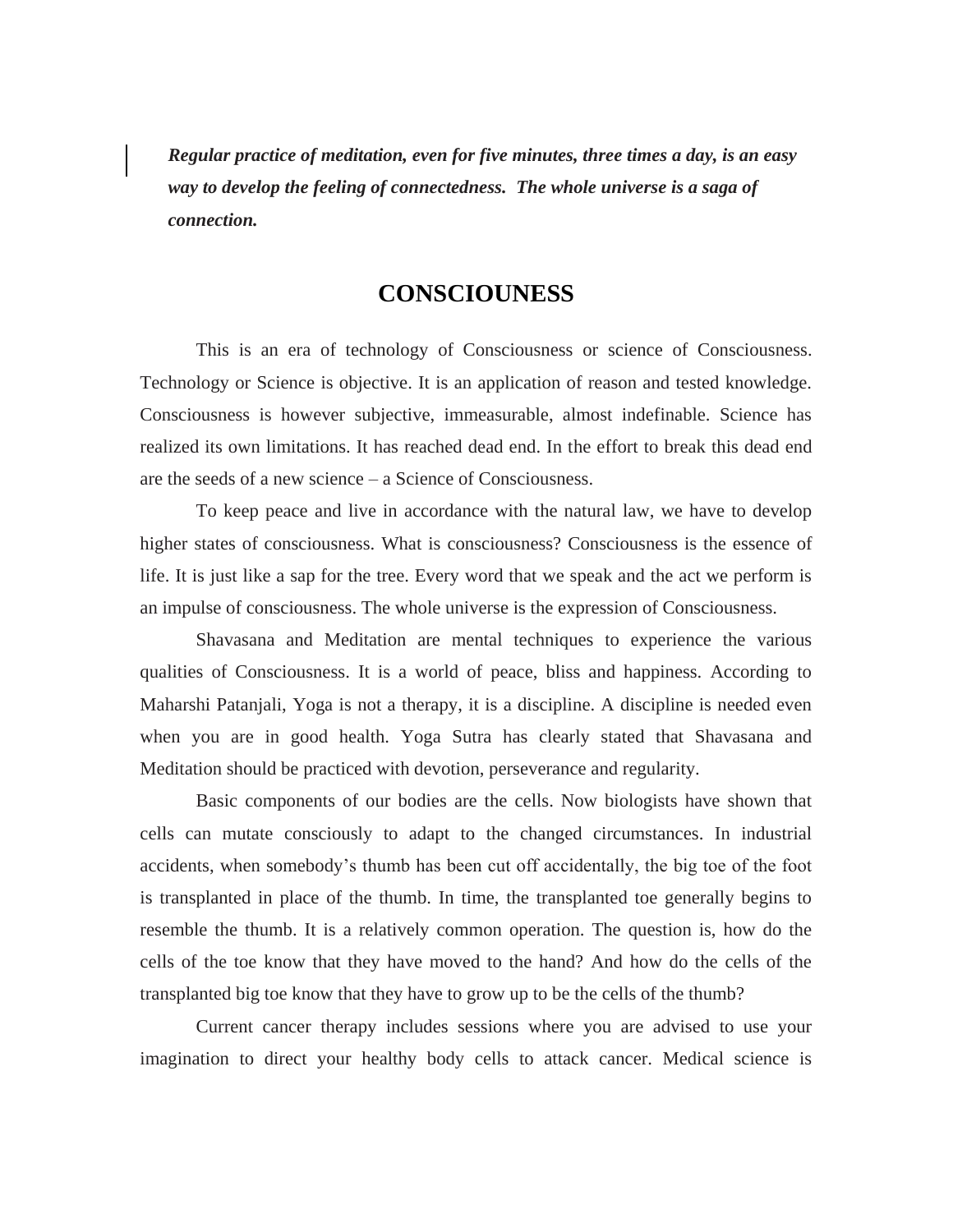undergoing a revolution. Therapists do not look at the patient as the body alone, but rather as mind, emotion, body complex linked by an overall guiding Consciousness.

Very simply, Consciousness is awareness of one's self and of others. In a human being both exist. In an animal, there is only awareness of others, not awareness of itself. It is a more limited form of awareness. In plants the awareness is even less. In the crystal it is still less. But nevertheless it is there. Your physical body, mind and intellect are outer layers enveloping your inner Self. You are that Supreme Self. Right now you are not aware of this simple truth. All the time, your attention is upon your body, mind, intellect and their functioning. You identify yourself totally with them. Your identification with these gross components of your personality causes all your sorrows. Shavasana helps you to reach your innermost core and you gain enduring peace and happiness.

We are both actors and spectators in the great drama of existence," says Niels Bohr. The Soul is a 'two-in-one' – the actor I and the spectator I. The actor I is the I that goes through one's roles in life, the agent, sowing actions and reaping fruits. The spectator I is the pure Self, pure Consciousness, Atman, the silent Observer or the sheer Witness – sakshi cheta kevalo nirgunascha.

Normally we lump the two together, not teasing the actor and the spectator out. The educational and career grooming we go through does not prepare us to differentiate the two. This is our spiritual illiteracy. This spiritual privation strains and spoils relationship, scuttles skills, gifts and faculties, muddles attitudes and behaviours and we end up looking for stress remedies.

Every morning, close your eyes for just one full minute, addressing yourself, detach yourself from the actor I and assume the spectator I. Tell the actor I to go through his/her roles for the day. Assign each role – father, worker – its jobs and instruct it to do things to perfection or as best as possible. Tell the roles that they would be under watch and would be pulled up for shortcomings. At night before going to sleep, sit up addressing yourself for another full minute. Call each role and review its performance for the day. Pull them up for shortcomings and praise them for good performance. Divide the losses and gains, failures and successes amongst the roles, keeping nothing for yourself, and be unburdened and free and go to sleep with a peaceful mind.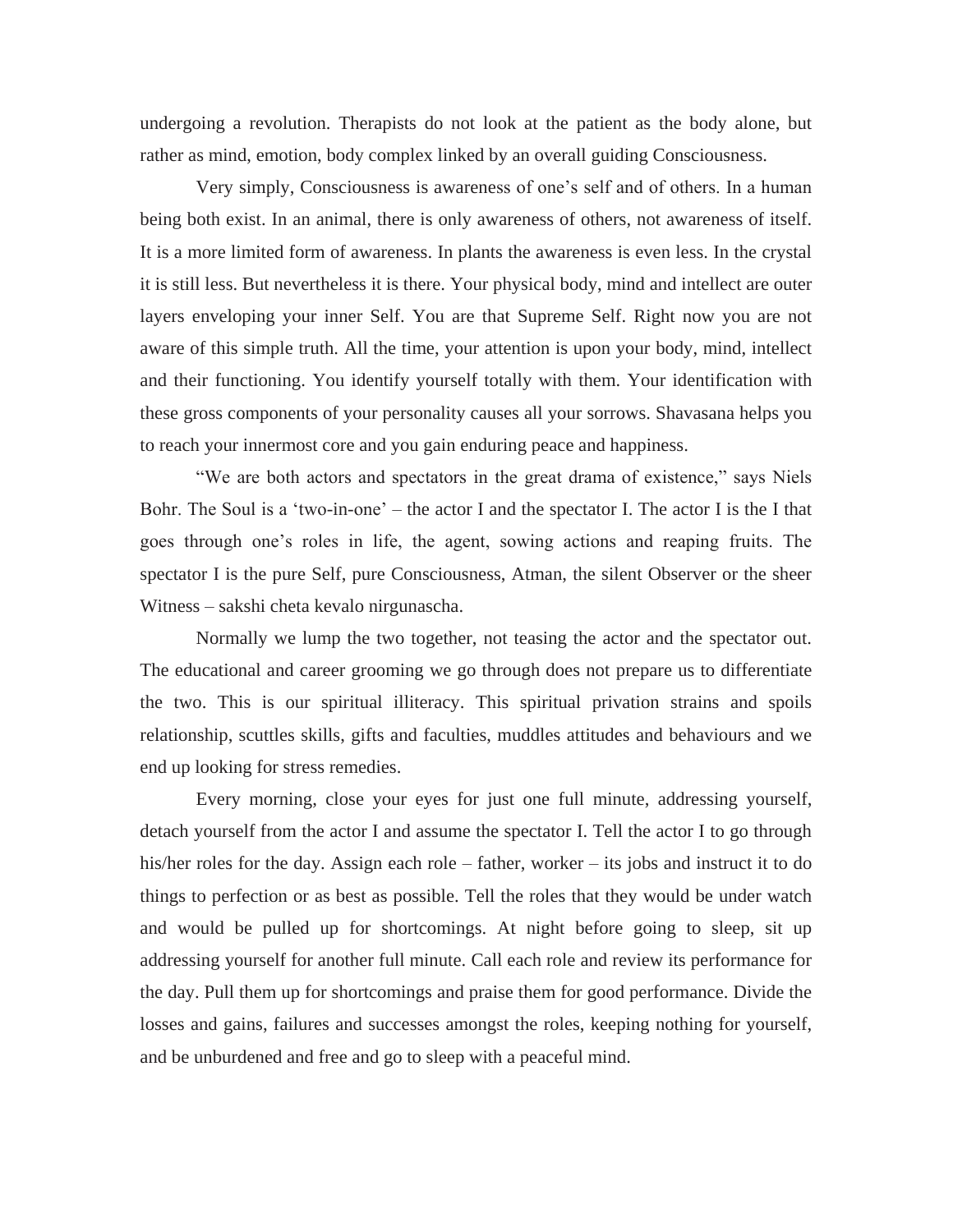## **One Mind**

The Spindrift researchers in America conducted an amazing experiment on vegetation to prove the presence of a Universal Mind.

Mustard seeds were sown in a container of special fertilizer. A string was placed to divide the containers in two parts. Prayers were conducted for one part and the other part was not prayed for. When the seeds sprouted it was seen that the part for which prayer was done had sprouted better. The researchers advanced the research for testing the results of prayer further. The experiment was repeated. The part for which the prayer was done was given a disadvantage by adding salt water in it. But the results were surprising. Prayer was fruitful even when the seeds suffered unfavorable circumstances. This experiment proved that the whole universe has One Mind.

In a dramatic experiment by Paramhansa Yogananda, he asked himself why a rose plant should have thorns. He went to a rose plant near his house and identified his consciousness with that of the plant. He coaxed it not to have thorns and promised that it would be protected. He did this for several days and eventually the plant stopped growing thorns and thorns that were on it dropped off. It never grew new thorns.

#### **HARMONY**

The founding father of Medical Science, Hippocrates said about 2500 years ago that our mind is not just in the brain above the shoulders, but it is present in all the cells of the body.

It is difficult to calm the mind. But when we stretch and relax every muscle of the body, the mind gets automatically relaxed and calm. As the mind is present in every cell of the body, this leads to relaxation of the whole body. The experience of mental peace increases the efficacy of any treatment whether it is naturopathy, ayurveda, surgery or allopathic medicines.

Discord in the mind affects body cells. The lifeward processes keeping cells alive and healthy weaken as a result of discord. The strides of progress by medical science during the last few decades for ensuring long healthy life have clearly shown that feelings in the mind influence every function of the cell. Jain Saint Shrimad Rajchandra said a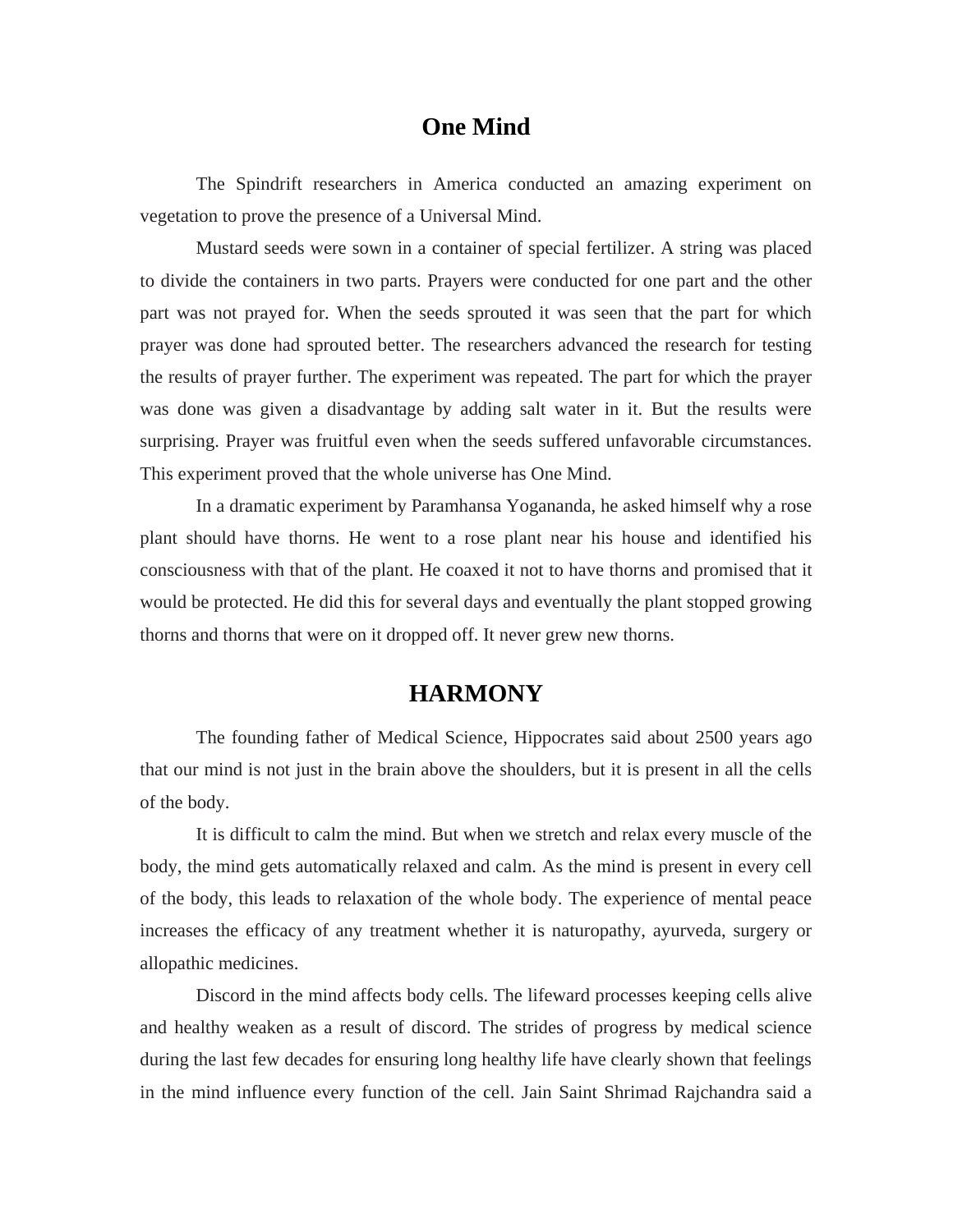century ago;' Why do you revel in feeling of discord which is a slow march toward death.'

Harmony means experience of bliss in the depth of our heart and feelings. A feeling of anger causes discord. This distances us from our original element. In such situations we should somehow pacify our mind, remember a past happy event, experience happiness in the mind and leave the solution of the discord to the power of our original element, with faith in happy outcome. This amounts to faith in Ramanama or the supreme power.

### **Law of Attraction**

A mighty wonderful law of attraction prevails in nature. According to this law, the way we feel is the way we attract. This means; things take shape in our life according to our inner world of thoughts and feelings.

Forces get drawn from the whole universe to create such happenings. All our successes, failures and troubles depend on our inner feelings. We should be careful every moment to watch whether our thoughts and feelings are of indifference and despair, or have happy high vibrations of joy and hope. At every moment in our life our mood is either joyous (up-mode) or despairing (victim mode). Often we are in a mood which is neither pleasant nor unpleasant (flat mode). If we wish to make the coming moments in life successful, we should somehow harbor feeling of joy and bliss.

Whenever we face an undesirable situation, we should avoid frantic attempts to fix the solutions. Instead, recollect some past happy event, develop feelings of joy and be happy. We should then experience the joy that we would get if things happen as we wish. If we experience such joy for 16-20 second three or four times a day, the law of attraction will increase the probability of realizing our wishes. This rule should be followed with patience and deep faith. However, our desire or expectation should not contradict natural laws.

### **Change and Stress**

Life is in a constant flux, continually changing. Life without change is hard to imagine. Every moment the cells of our body are continually changing; the old ones die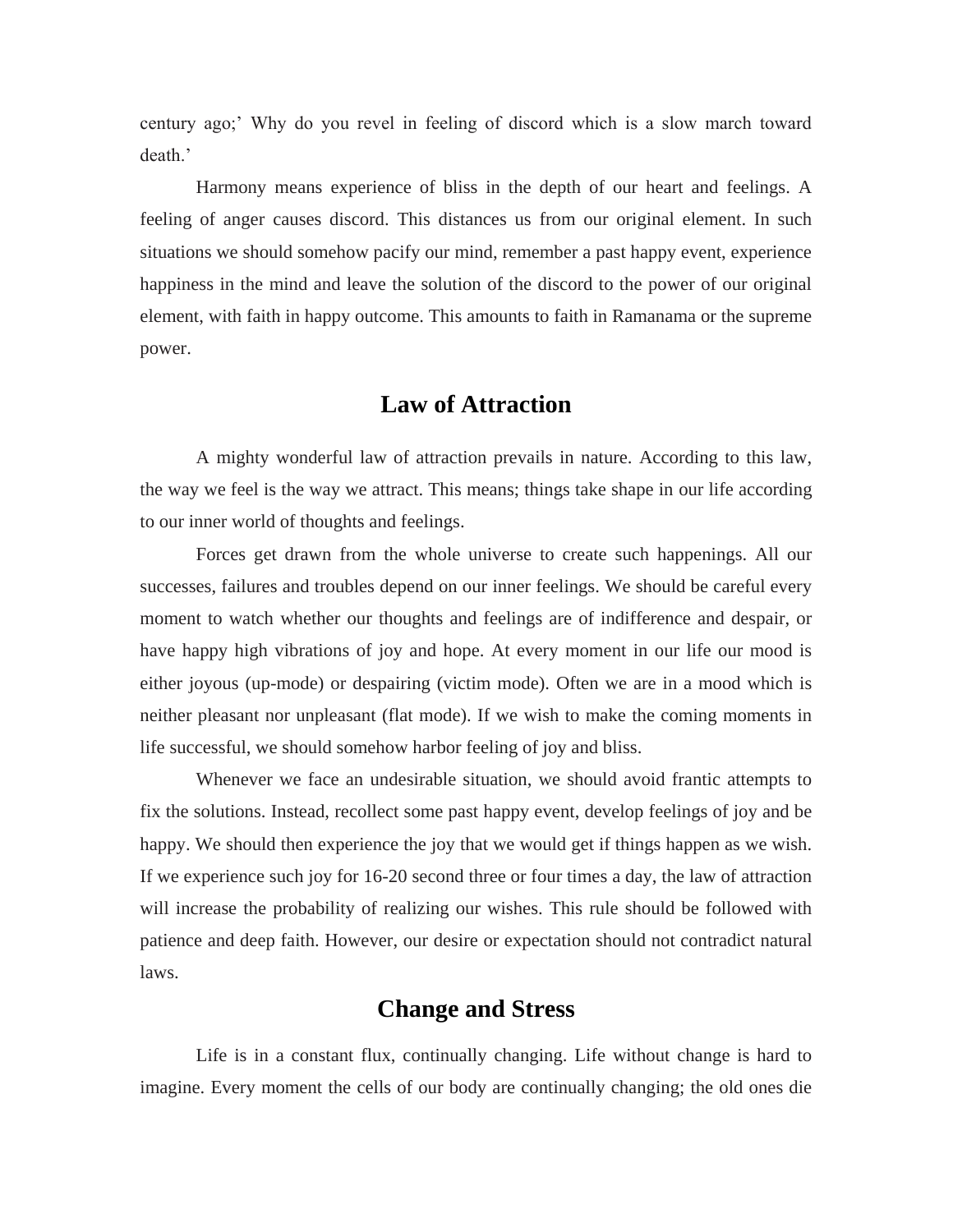and the new ones replace them almost instantaneously. We welcome most of the changes as we grow from boyhood to youth and then into adulthood. There are a number of changes which cause stress, e.g. failure in studies, death of a parent or a dear one, prolonged illness of a member of the family, a serious accident, financial crisis, etc. All the changes have their effect upon the coronary circulation. It is now acknowledged that the effect of any stress depends upon its perception by the individual. In other words, what a person makes of that situation is important.

A very meaningful quotation of the world-famous physicist, Dr. David Bohm, is "Meaning is Being". Our existence depends upon how we interpret various incidents that happen in our day to day life.

In the days of Newton and Descartes the body and the mind were considered distinctly separate. The end of the 19th century saw the rise of psychosomatic medicine, and we started to realize that the mind and the body are intimately connected with each other. That the mind can effect great changes in the body was proved by the development of biofeedback and auto-suggestions therapy in many diseases. Now with the development of science, the role of consciousness affecting not only the individual body but also everything that exists in the universe has come to light. The mind is now not viewed as something present in the brain only but it pervades in all the cells of the body and beyond.

## **ISOLATION**

Isolation should be clearly understood. Solitude is not isolation. A person can experience union with the whole universe when he is alone. And he may feel isolated even in the midst of family, companions and friends. It is a sense of aloofness, an acute feeling that a person is left all alone in almost all situations that matter to him or have a meaning for his existence.

We are all separate individuals but have a single Source of origin. The qualities of the Source are love, compassion and harmony. We are limited in time and space. We are impermanent. The Source which unites us all is eternal. The extent to which the manifest form is separated from the Source results in isolation and impairs health. When the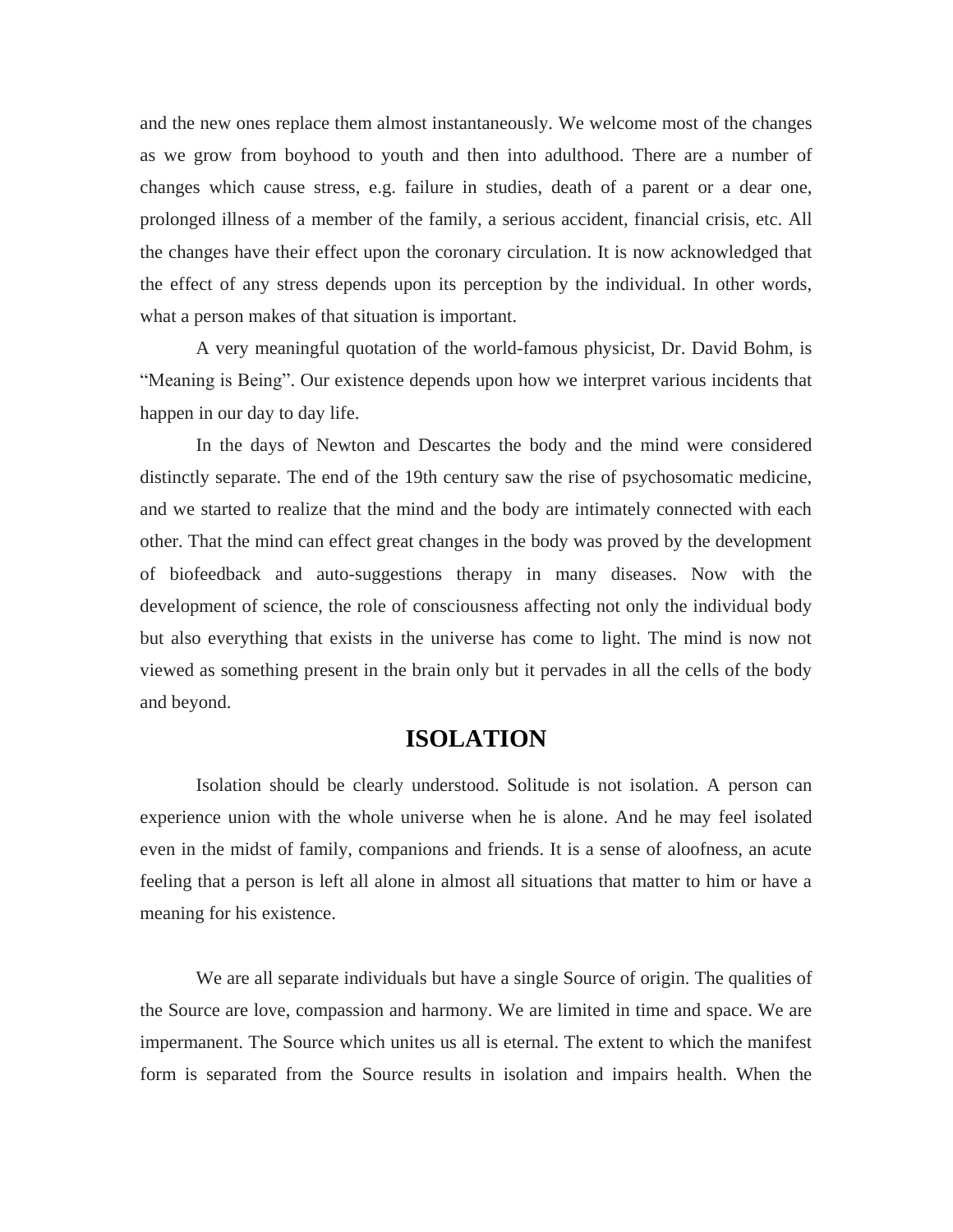manifest form experiences the Source, isolation disappears. One experiences a sense of oneness and healing follows.

The causes of isolation are numerous and complex. In modern times isolation creeps in from all directions. Isolation breeds indifference, anger, selfishness and contemptuous criticism. These attributes are poison for coronary heart disease. The arteries tend to shrink, blood platelets get stickier and blood becomes thicker. Stimulation of the sympathetic system may cause rapid and irregular heartbeats. Isolation may also lead to skin ailments like eczema and psoriasis. The first step in removal of isolation is to recognize it. Extreme success or failure may make a person isolated. Isolation leads to psychological and physical exhaustion. Insomnia and irritability are also symptoms of isolation.

Let us look at a patient's response in relation to isolation. He said, 'Doctor, I observed on the first day of the UHP that I found a talisman. Being moderate in eating habits I was of normal weight, had no addictions, no diabetes or high blood pressure, no family history of heart disease and had normal cholesterol. Yet, I had a heart attack. Nobody could explain this to me. But when you explained the role of hostility, selfcenteredness, and cynicism, it enlightened me and I could see, I was stubborn, I thought that I was always right and insisted on my family and colleagues to behave accordingly. I inadvertently harmed myself.'

We noticed in number of participants of the UHP, that stretching and relaxation exercises, Shavasana, Meditation and group discussions heal isolation and foster the sense of oneness. This experience is difficult to describe in words.

#### **EGO**

Dr. Dean Ornish's experience with a patient is revealing. The patient was advised bypass surgery after a heart attack. His angiography showed several blockages. He joined Dr. Ornish's program but was getting fewer benefits than other patients. He asked Dr. Ornish, ‗Dean, I follow the program regime regularly. I also provide financial help to poor patients in the hospital. Why do I still suffer from angina?' Dean listened to him and said, 'keep on with what you are doing. But don't feel proud about the help you offer to others. Thank God for enabling you to help others and thank the beneficiaries for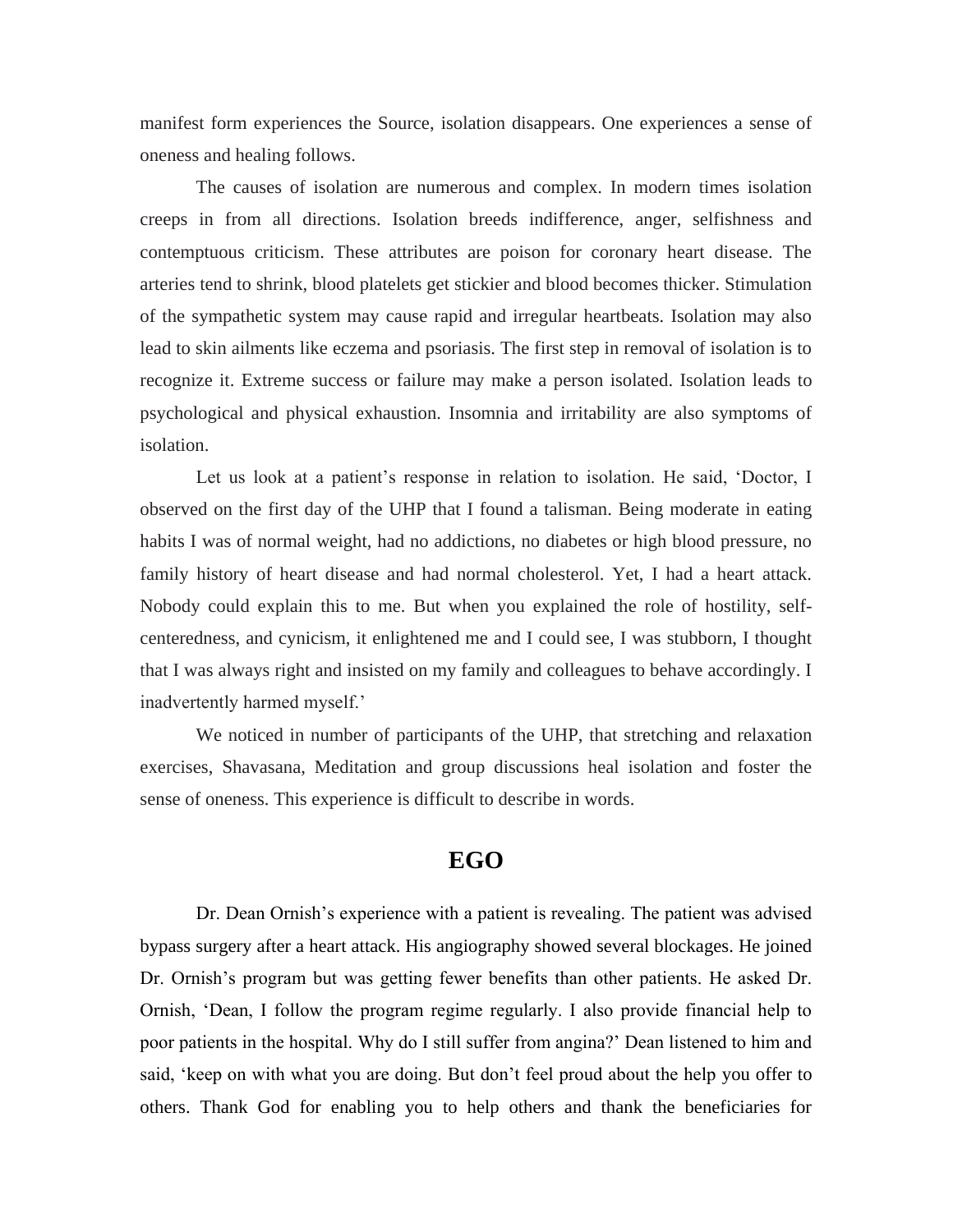receiving your help.' The patient understood the meaning of Dean's advice and followed it. His angina vanished in six weeks.

### **BIOFEEDBACK**

Stress reduction and healing have received great support from a new technology known as Biofeedback. It is a technology that helps a person to achieve voluntary control over normally unconscious bodily functions like heart rate, body temperature, muscle tension, blood pressure, brain wave activity and others. Brain wave rhythms have been grouped into four major categories: Alpha, Beta, Theta and Delta. Alpha was the first brain wave discovered and it is Alpha which is presently causing a lot of stir. About seven to fourteen cycles per second are called Alpha, fourteen cycles per second and higher are known as Beta waves, four to seven per second are Theta and four and below four per second are called Delta. It is now recognized that increased alpha production accompanies the practice of meditation. When a person is in alpha state, rejuvenating and self-healing processes are accelerated. During alpha state, a person becomes more receptive to suggestions. This susceptibility to suggestions during alpha state has some startling implications. When the person is in Alpha state, all his self healing ability and the ability to heal others is enhanced. Spiritual healers from all over the world, while they are engaged in healing, produce large quantity of alpha waves at ten cycles per second in their brain.

The simple technique of meditation taught in our program brings about alpha activity in the participant very easily and effectively.

#### **Present Moment**

The present moment is of vital importance in creation of health.

Life is not last year, or ten minutes from now; it is NOW, this very moment. The past is unalterable; the future is beyond our control. All we have is NOW. When one lives fully in each moment one opens oneself to beauties that might otherwise escape one entirely.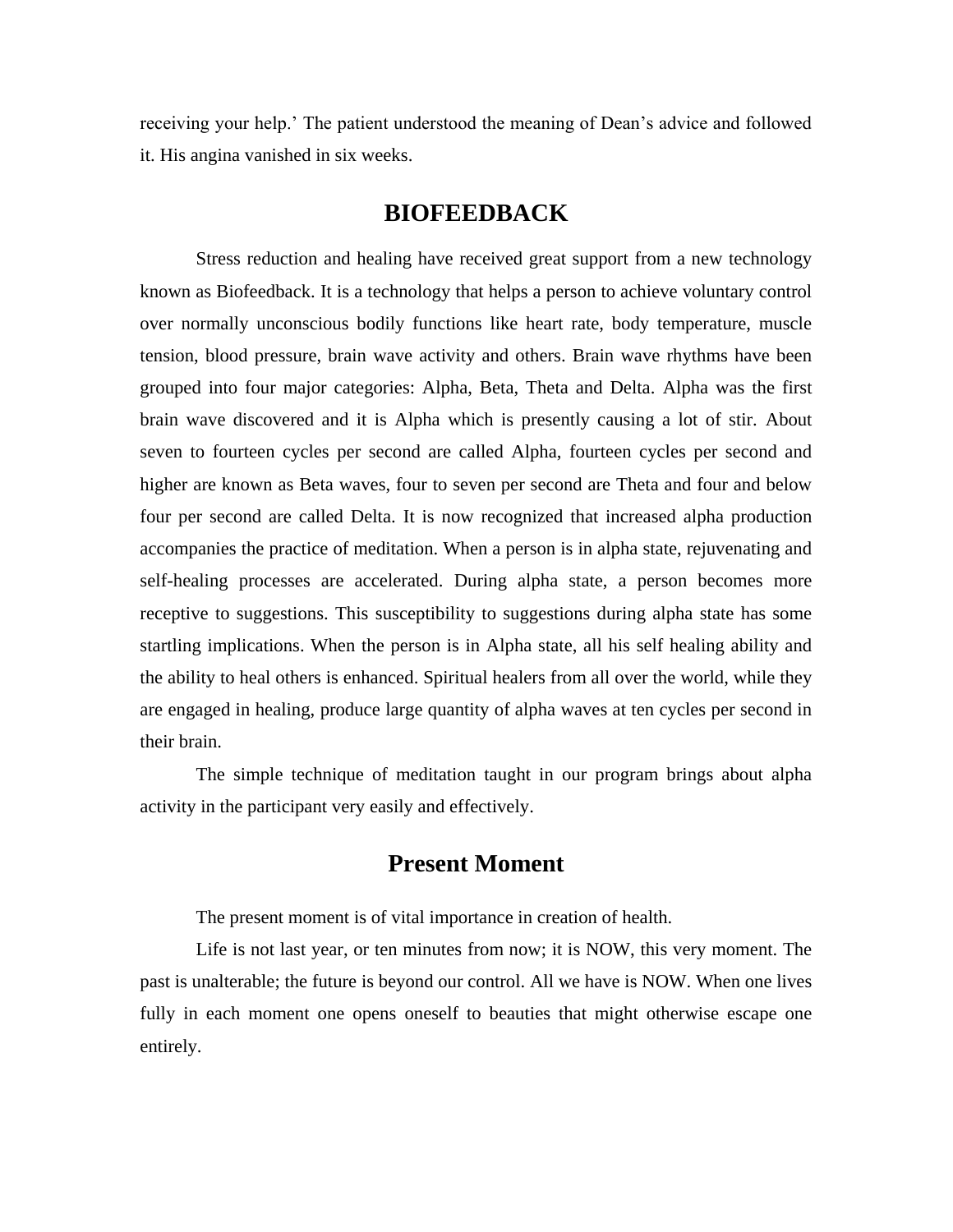The surest way to bring on a negative mood is to deny the present, either by dwelling in the past or by fantasizing about the future. The more fully we can bring all of ourselves to each moment, the more our capacity is available for living.

The present moment is to be accepted, as it is the result of myriad of forces that have occurred in the past. The quality of the next moment to be born is largely dependent upon thoughts, words and actions in the present moment. Thoughts come first. If you speak differently from what you think, the following moment will be the result of your thoughts, not your words, and the action will have to reflect your words; otherwise howsoever good your words may be the next moment will be according to your action and not your words. You have to walk your talk. These observations are the outcome of the results seen in hundreds of coronary heart patients who have practiced the Universal Healing Program for more than twenty years. We have arrived at this conclusion after experiencing the calming and healthful effects of Shavasana and Meditation in all our participants of the UHP. The stretching and relaxation exercises done with awareness on the stretching and relaxation process unite the mind and body in the present moment. That is yoga- that is meditation.

The quality of the present moment can be ascertained with the awareness of the quality of breathing during that moment. With practice of Shavasana and Meditation, one can easily know the state of one's mind. With consistent effort, one can alter the thought and state of mind by abdominal breathing.

I will look to the moment, and miraculously, the future will take care of itself.

#### **HEALING SYSTEM**

 Over the years, the medical science has identified the various primary systems of the human body; circulatory system, digestive system, endocrine system, nervous system, autonomic nervous system and the immune system. Two other systems crucial for the proper functioning of the human body are frequently overlooked. They are the Healing system and the Belief system. They work hand in hand. The Healing system is the way the body mobilizes its resources to get well. The Belief system is often the activator of the Healing system. One's confidence or lack of it in the process of recovery from serious illness affects the chemistry of the body. The Belief system, it must be clarified, is no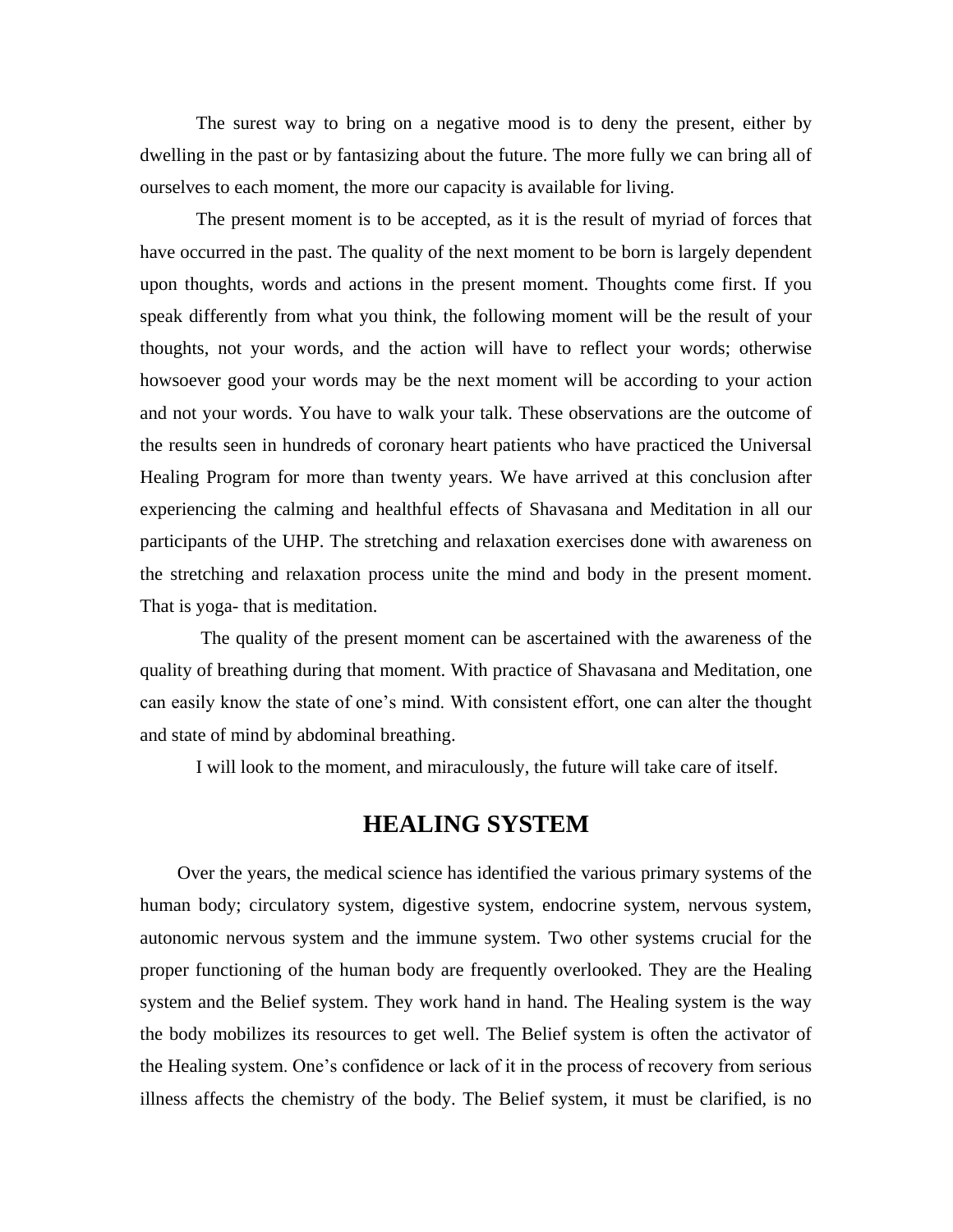substitute for competent medical attention for serious illness, or vice versa. Indeed, both are essential. The Belief system is not just a state of mind. It is a prime physiological reality. The greatest force in the human body is the natural drive of the body to heal itself, but that force is not independent of the belief system which can translate expectations into physiological change. Everything, therefore, begins with belief. What we believe is the most powerful option of all. The main function of a doctor is to engage to the fullest, the patient's own ability to heal, by strengthening his belief system. About half of the people who have heart attacks never make it to the hospital. An important contributing reason is that panic that accompanies the attack constricts blood vessels and imposes an additional and sometimes intolerable burden on the heart. Panic thus adds acute stress to the existing disease. It creates an environment conducive to illness and antagonistic to treatment. No responsible physician would purvey panic, whatever his obligation to the truth. A responsible physician is the one who awakens the patient's will to live. The treatment of the patient would doubtless be incomplete if it is confined to the diagnosis and administration of medicines or the other procedures. Indeed, it becomes complete only when the patient's own resources and capacities are fully engaged. Medicines are not always necessary; but belief in recovery always is. It is perversion of rationalism to argue that words like 'hope', 'faith', 'love' and 'grace' are without physiological significance. Indeed, the benevolent emotions are necessary not just because they are pleasant but because they are also regenerative. In fact, science supports the relevance of these traits and that too with empirical tests.

## **A Doctor's role - Human approach to treatment**

Hippocrates stated that the human body has the natural capacity to heal itself. A doctor's role is to accelerate this natural process. Hippocrates added that a doctor should take all care to ensure that his treatment including his behavior, language or gestures does not harm the natural healing process.

Treatment of patient is the only source of livelihood for the doctor. Every doctor strives to achieve success in his practice. Success implies patient's recovery from an illness and adequate earning for the doctor. In this equation the doctor has a superior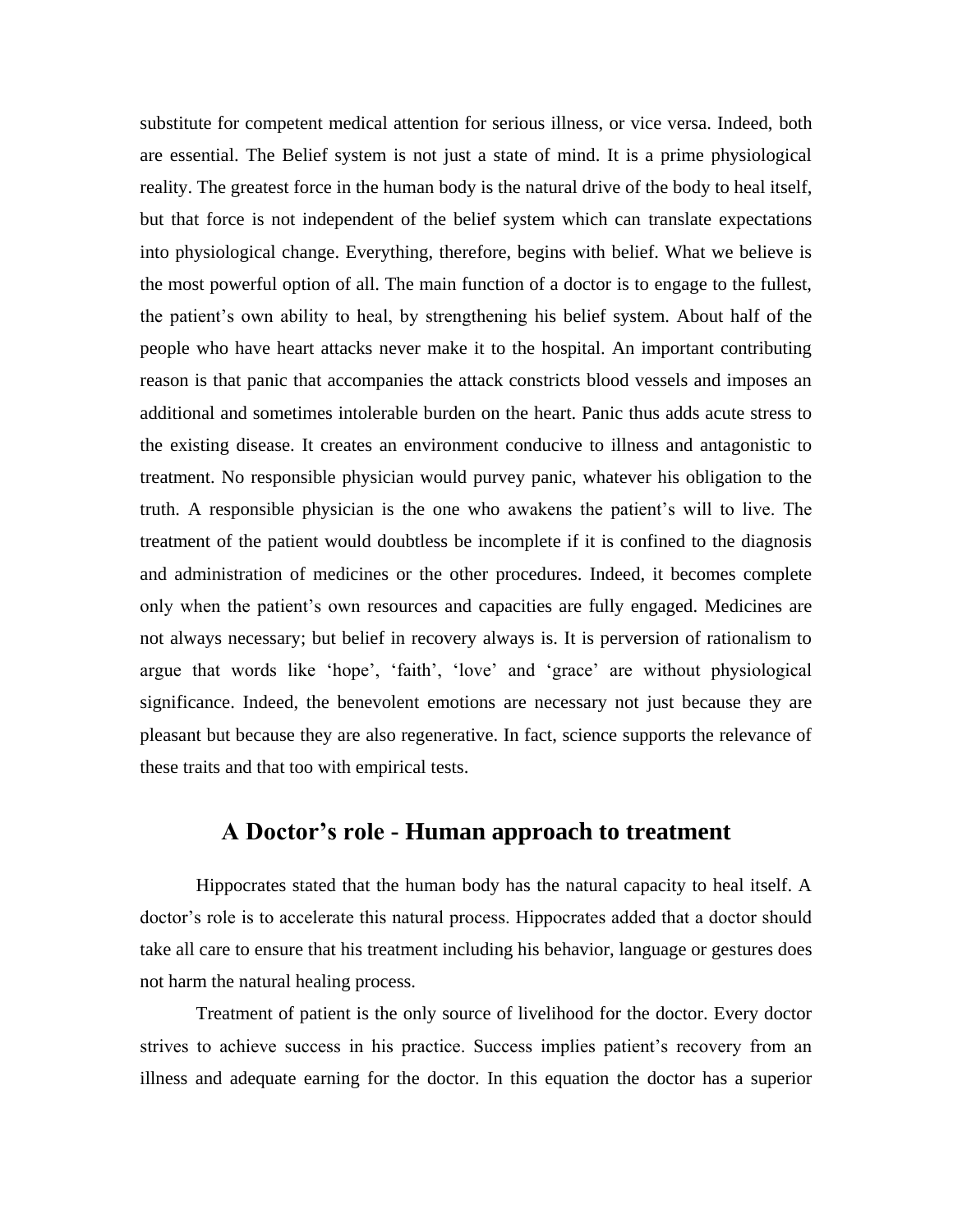position to that of the patient regardless of the patient's power or wealth. According to the law of Nature, a person at a higher level is expected to show compassion and love for one at a lower level. This is the basis of eternal justice. If a doctor follows this principle while treating his patients, the patients will recover faster and the doctor will achieve success in his professional aspirations.

The work of Florence Nightingale is a historical record written in letters of gold that love and compassion heals. In hundreds of wars in history, injured soldiers were treated and nursed according to the code of war. But Nightingale's humanistic and loving approach yielded wonderful results. Soldiers' wounds healed quickly. They suffered less pain. New hopes replaced despair. Fatalities among the soldiers were reduced and they could leave the hospital sooner due to quicker recovery. All this happened at a time of limited resources; most of the modern medicines were not invented and doctors were in limited numbers.

What is the most painful aspect of modern medical practice? It is not whether most physicians are up to date in their knowledge or in their techniques, but whether too many of them know more about the disease than about the person in whom the disease exists. The overriding issue before medicine today is one not of proficiency but of humanity

#### **Conditions for successful treatment**

A leading cardiologist from the Harvard School of Medicine went to Dharmshala to study the benefits of Meditation.

During his visit, Dalai Lama explained to him the three main tenets of Tibetan Medicine for healing of any illness.

The doctor's faith in himself that he will be able to cure the illness

The patient's confidence in the doctor that he will cure him

The doctor's KARMA; his proficiency and its application with compassion and love for the patient.

## **Charak and Hippocrates**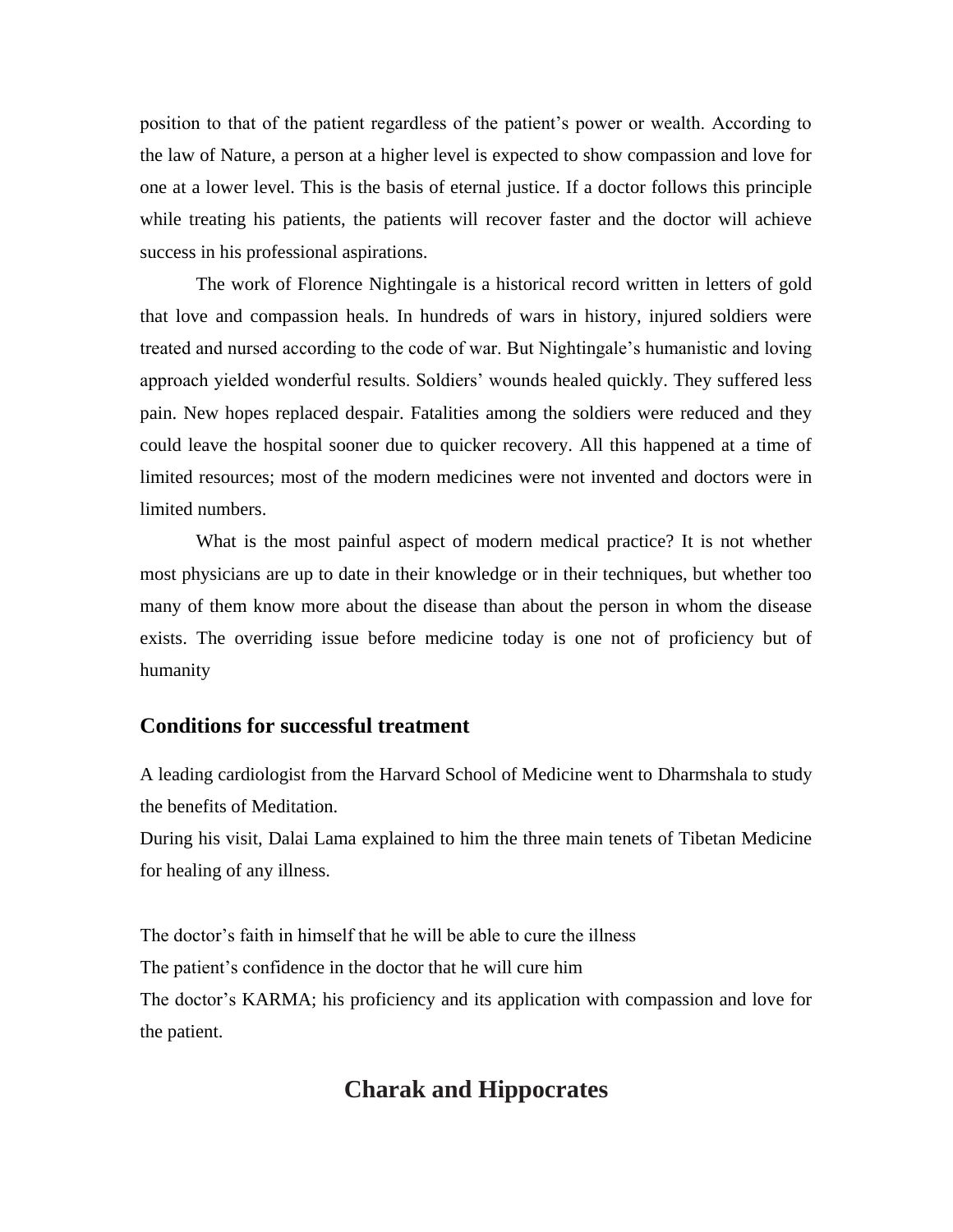Charak, the sage physician of ancient India, about 5000 years ago, enunciated in immortal two lines the necessary attributes of man to remain healthy. He said:

*"He alone can remain healthy who takes regulated diet and exercise, who deliberates all his actions, who controls his sensual pleasures, who is generous, just, truthful and forgiving and who can get along with his kinsmen."*

To begin with, one should take a balanced diet and regularly do moderate exercise. This is simple and universally accepted. However, Charak observed, one should deliberate all one's actions, that means, one does every act with utmost care not to offend others and at the same time be honest to oneself. He further says, one should control one's sensual pleasures. This is sound common sense. But in the second line he says that the person, in order to be healthy, must be generous. This condition for being healthy is outside the pale of the conventional medicine. Charak does not stop here. He adds, an individual should be just to be healthy. He should have a clear perception of what is right and what is wrong. Furthermore, the person should be honest and above all, in order to be healthy, must be forgiving and be able to get along with his kinsmen. In his final analysis Charak emphasizes the spiritual qualities of a man to nurture health.

Hippocrates, the father of modern medicine, says that the healing power is inherent in the body. When disease occurs, the body makes every effort to regain ease, that is health. A good doctor strengthens this innate healing power. Hippocrates also observes that the doctor, while treating his patient, should remember his first duty, *Primum Non Nocere.* In other words, he may not always be able to help the patient, but his prime concern ought to be that he does no harm to the patient. He puts a great accent on the doctor-patient relationship. He was amongst the first thinkers who thought that the mind and the body are one. He stated that the mind is not confined merely to the brain; it is present in every cell of the body. These ideas of the two great ancient physicians, who were also seers, are now proved to be valid in the modern scientific laboratories.

## **Prevention of recurrence after angioplasty or bypass surgery**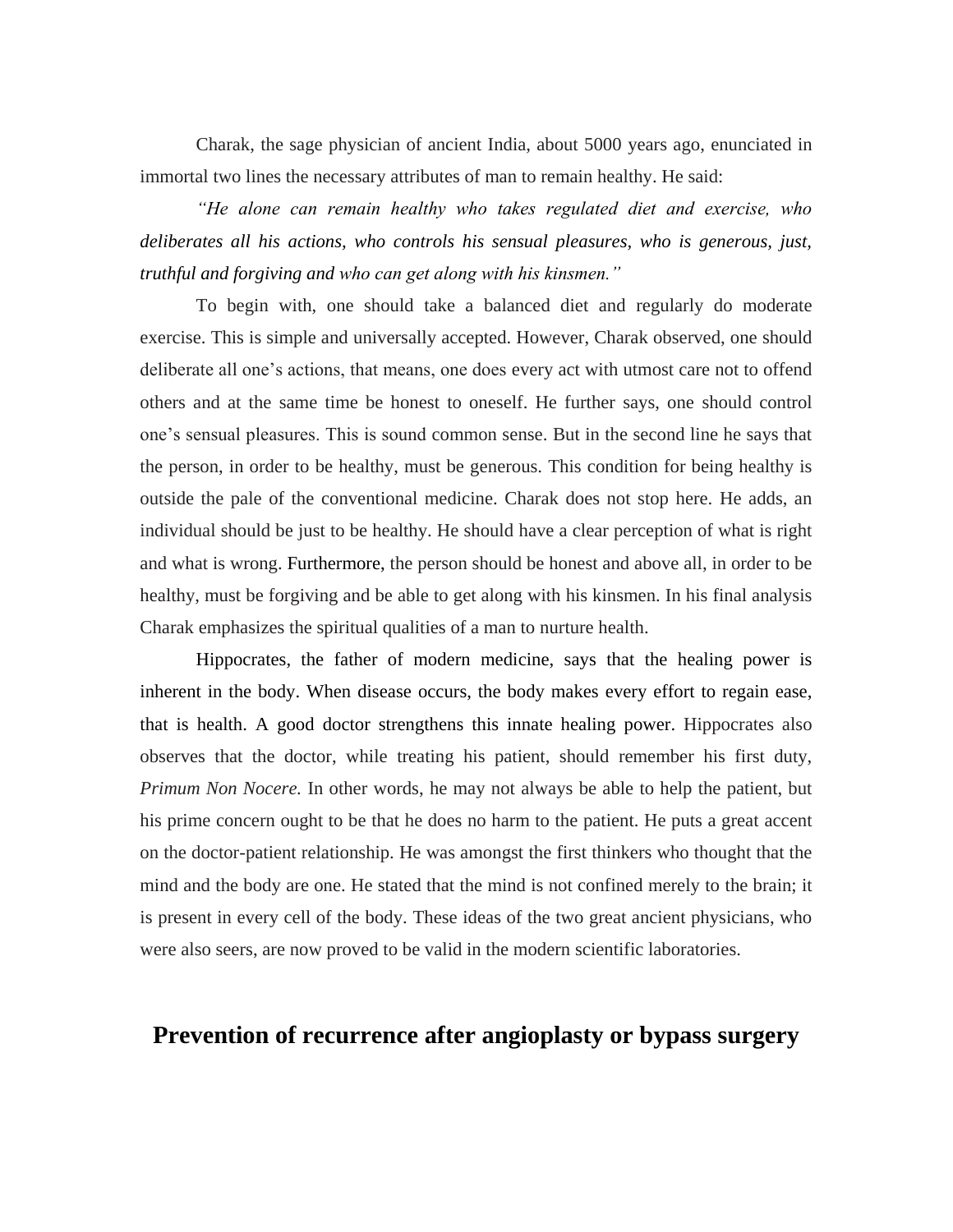In management of coronary heart disease angioplasty and bypass surgery are not curative measures.

Following guidelines will help to prevent recurrence.

- **Weight:** Watch your weight. Even a 3 kg weight gain increases the risk of recurrence.
- **Blood pressure:** Consistently elevated blood pressure of more than 140/90 increases the risk
- **Diabetes:** PPBS should be kept below 160 mg% by regular check up with a glucometer. Glucometers are now available at affordable prices with life time warranties. Glycosylated Haemoglobin should be checked every six months and maintained between 6 and 7.
- **Cholesterol:** It should be checked every six months. The ratio of total cholesterol to HDL cholesterol should be below 4. LDL cholesterol should be below 80. In Asians and people with a strong family history of coronary heart disease, LDL cholesterol should be kept below 60. In diabetics, LDL cholesterol should be kept as low as feasible. A ratio of LDL to HDL below 2 is highly desirable.
- **Triglycerides:** High triglycerides are a trait in Asians. They are usually high in patients with uncontrolled diabetes. Triglycerides are not very harmful if the total cholesterol and HDL cholesterol ratio is below 4, LDL cholesterol is below 60 and the LDL / HDL ratio is below 2. Control of intake of simple carbohydrate in diet reduces triglycerides. At the time of writing this, Atorvastatin is by far most effective and safe treatment in lowering LDL Cholesterol. It usually lowers triglycerides as well. Triglyceride lowering medications are not always safe and may not be combined with statin therapy.
- **Exercise:** Regular exercise of walking on a level surface for 40 minutes at normal pace is recommended.
- **Tobacco:** Tobacco in any form increases the chance of recurrence significantly.

### **Further note on Health**

We have studied the emotions that damage or poison the heart. We have seen how these emotions change the caliber of the coronary arteries, increase the stickiness of the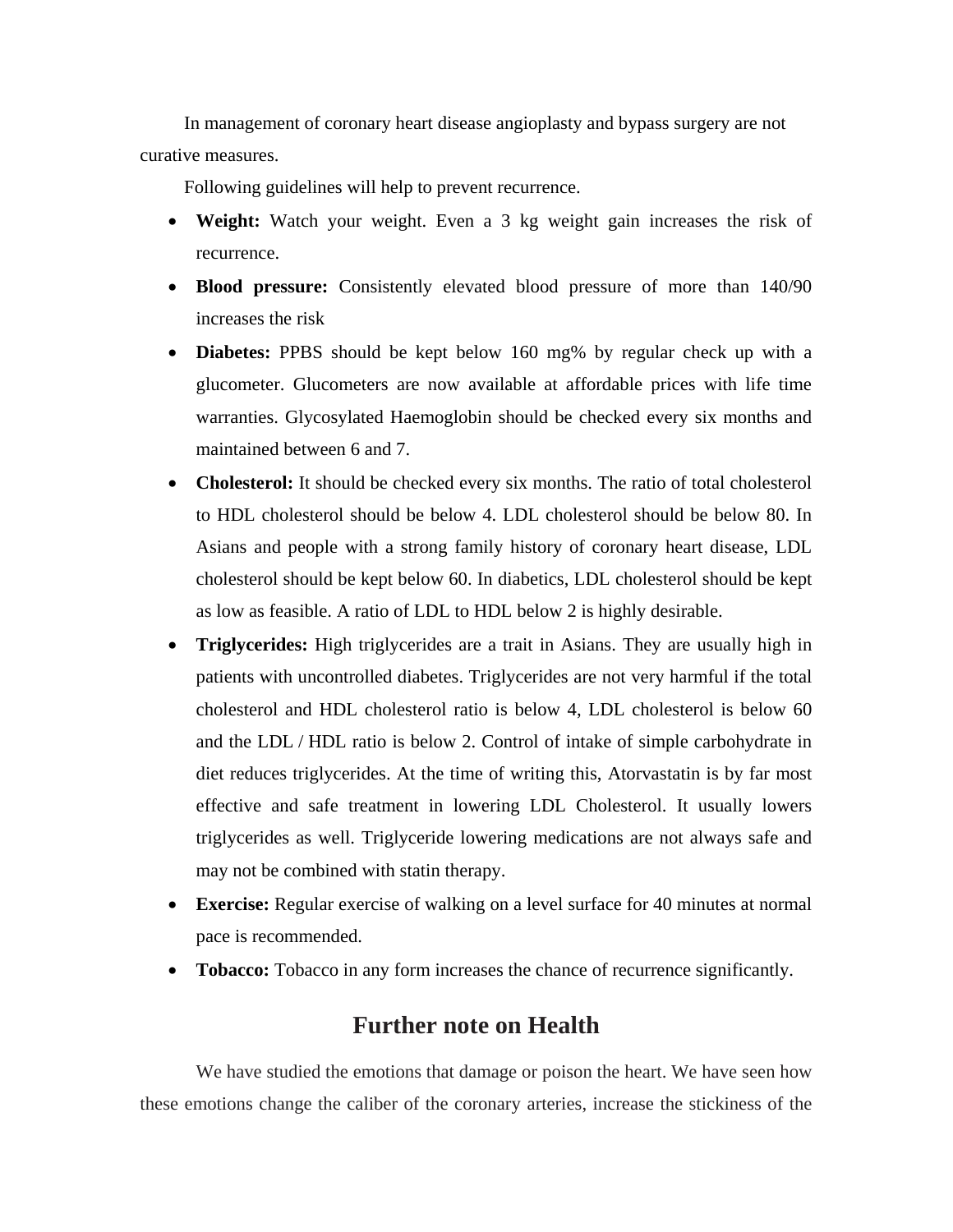blood cells (platelets) and viscosity of blood, decrease good cholesterol (HDL) and increase bad cholesterol (LDL) in blood. The total effect may aggravate angina or result in a heart attack. An antidote to these heart toxins lies in the simple yogic disciplines: abdominal breathing, *Shavasana* and meditation. We call these disciplines yogic, because they connect the individual to his large Self. They help him to realize his inner strength, his soul force and his real identity. As adults, we breathe with chest muscles, however, when we practice breathing with abdominal muscles it at once calms the mind. Breathing is central to all the three yogic disciplines. *Patanjali Yogashastra* intuitively observes that control of breathing controls the restless mind, which in turn controls the circulation. Normally our breathing is involuntary and reflects the state of our mind. If our mind is not at peace, the breathing is rapid and shallow and when the mind is at peace as during deep sleep the breathing is slow, rhythmic and abdominal. So, if we consciously breathe slowly, rhythmically, and abdominally, the mind automatically becomes calm. *Shavasana*  is a technique to relax the body which leads to relaxation of the mind. During meditation, one becomes one with the breath, one with the life-force, and this brings about an experience of the soul-force within oneself. The realization of the soul force brings forth the qualities of the soul. They are love, compassion, brotherhood and freedom from the fear of death. It is easy to see that when these qualities develop all the healthful changes occur in the body.

Doctors and their trained personnel can easily teach these techniques in their clinics. Undue strictness while teaching makes them less effective. A humble attitude of the teacher and a flexible approach bring about good results. The healer ought to heal himself.

#### **Universal Healing Program (UHP)**

The conventional treatment of coronary artery disease (CAD) is aimed at modifying the risk factors (hypertension, diabetes, and high-risk lipid profile), decreasing the frequency of angina, preventing sudden cardiac death and preserving left ventricular function. However, this approach does not take into account the assessment of the patient's inner strength. Inner strength can be determined by a person's ability to make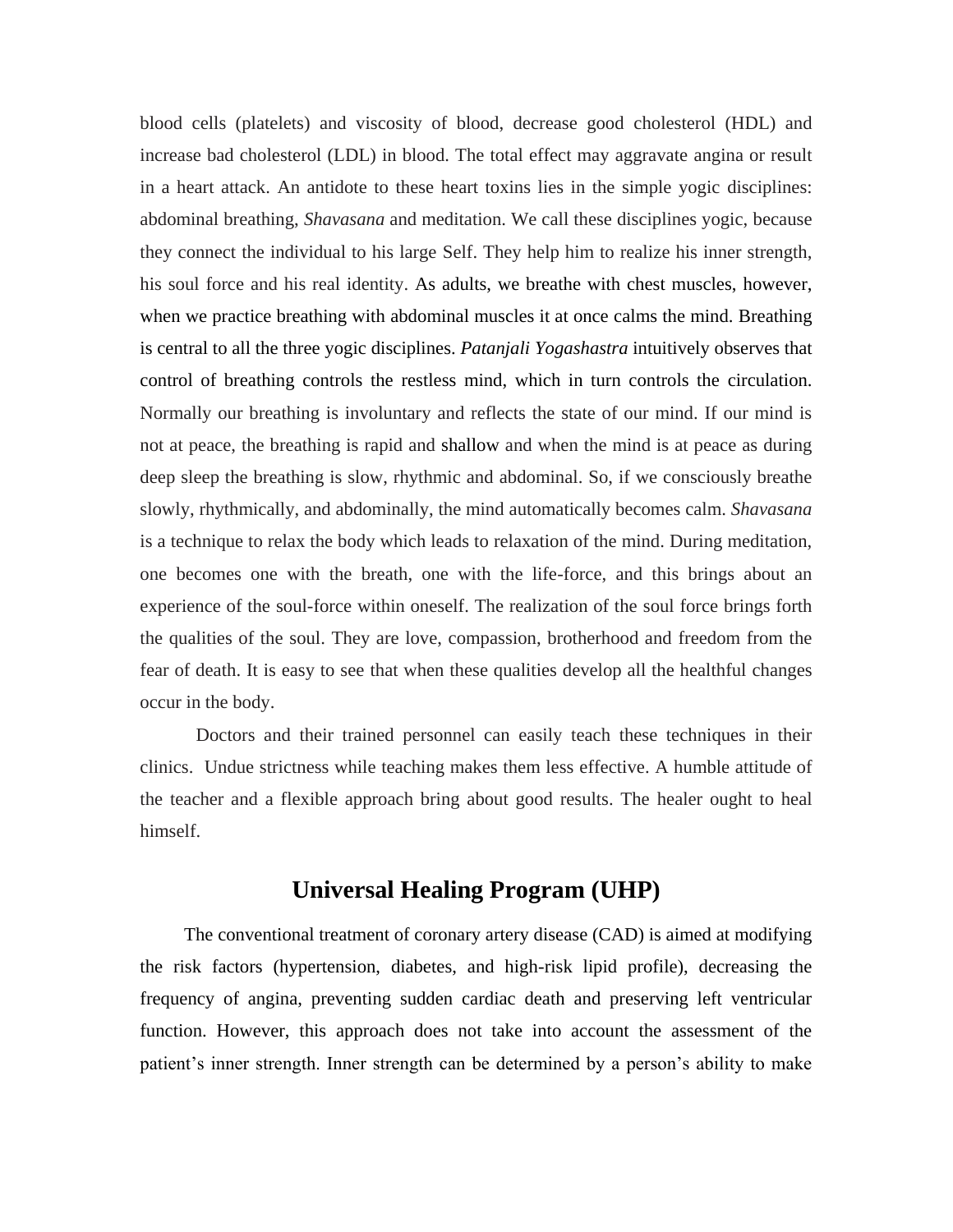lifestyle changes and cope better with stressful situations. The issue is to empower patients to make appropriate lifestyle changes.

The key issue in the rising incidence of coronary heart disease appears to be imbalance in the autonomic nervous system, the sympathetic tone being much higher than the parasympathetic tone. This imbalance can be corrected with the regular practice of Shavasana and Meditation.

Universal Healing Program is In-depth Stress Management to Increase Spiritual Strength (ISMISS). Along with conventional management it helps to deal with the patient as a whole - mind, body and spirit. It is a holistic approach to make the patient an active participant in the control, reversal and cure of his/her coronary artery disease.

Inspired by the favourable results of Dr. Dean Ornish's program, we launched a similar program in Ahmedabad on October 2, 1991, the birthday of Mahatma Gandhi.

In addition to mainstream medical approach, the program consists of

- \* Diet counselling
- \* Moderate exercise like walking on a level surface for 30 to 40 minutes
- \* Stretching and relaxation exercises leading to progressive deep relaxation, i.e. Shavasana.
- \* Meditation and visual imagery
- \* Group discussion, with emphasis on the sharing of feelings.

## **SERENDEPITY (ACCIDENTAL DISCOVERY)**

While practicing the Universal Healing Program, it dawned on us that it not only healed the coronary arteries, but healed the individual as a whole. It reduced anger and hostility in the participants and created a feeling of oneness amongst them. The simple light and stretching exercises were performed with an instruction that during these exercises, the awareness should be kept on to the muscle groups which are being stretched and relaxed. As we all know that during 16 hours of waking time, our awareness is in the present moment hardly for one and half hours. Rest of the time, while we are engaged in one task, our mind is wandering somewhere else. The simple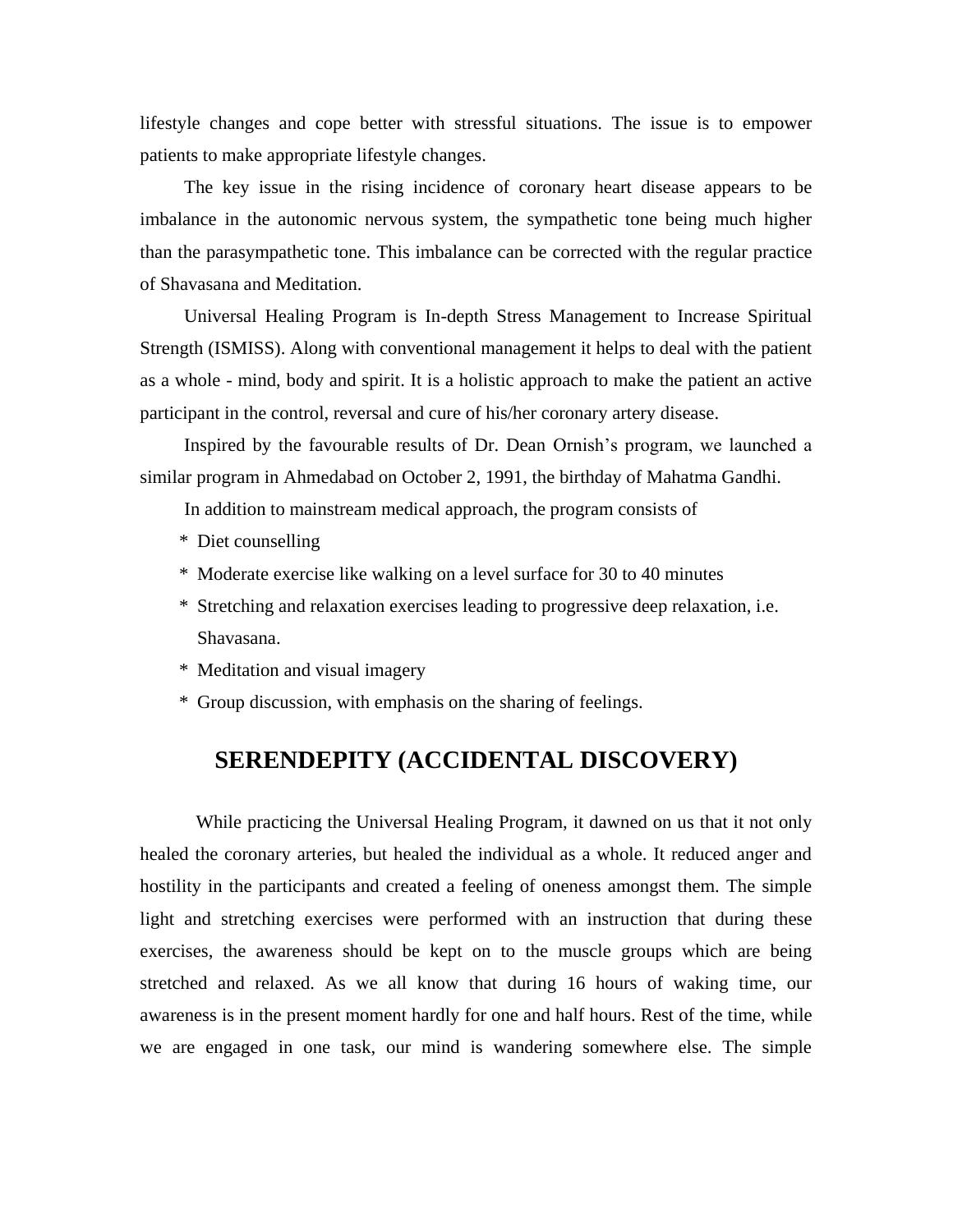instruction of bringing the awareness gently to the action being performed that is remaining in the present moment brings about all the beneficial effects.

When the whole body is relaxed in progressive deep relaxation and the awareness is brought to the natural process of breathing, the participants experience their Inner Self. During Shavasana when the whole body, our outer form, is relaxed, the mind automatically relaxes and becomes calm. This occurs as the mind is present in every cell of our body, not only in our head.

The experience of oneness gained during practice of Shavasana and Meditation for about 7 to 10 minutes, alters the reaction of individuals for about four hours. The reaction of the individual becomes much less hostile, in fact more friendly and brotherly.

*Feeling of oneness experienced during Shavasana and Meditation created a background for healing. The feeling of oneness and harmony was a great rejuvenating stimulus for the cells of the body.* 

Regular practice of Shavasana & Meditation resulted in awakened doing in the participants. With experience we have found there are three ways of awakened doing. First one is acceptance. Acceptance means for now this moment requires me to do this and so I do it willingly. Performing an action in a state of acceptance means you are at peace while you do it. Acceptance is not a passive state; it is in reality active and creative because it brings some thing entirely new into this world. The other way of doing any action is to enjoy doing it. Enjoyment is a second way of awakened doing. Enjoyment will be the motivating power behind people's action. Through enjoyment, you link yourself with your Inner Form. Our Inner Form is one with the universal creative power itself. As you all know our existence has two forms. Outer form of our mind and body which is visible to all of us and inner form which is invisible, which is not limited in space and time and which creates life and time. Our outer form is separate for all of us. Our inner form is one. Up till now in the stage of evaluation on our planet, the inner form lost its consciousness in the outer form and identified itself with the outer form resulting in suffering in spite of all the technological advances made by the enormous progress of the achievements of the human brain. Human brain is a highly differentiated form containing approximately one hundred billion nerve cells about the same number as stars in our galaxy. However, one should remember that the brain is the outer form, it does not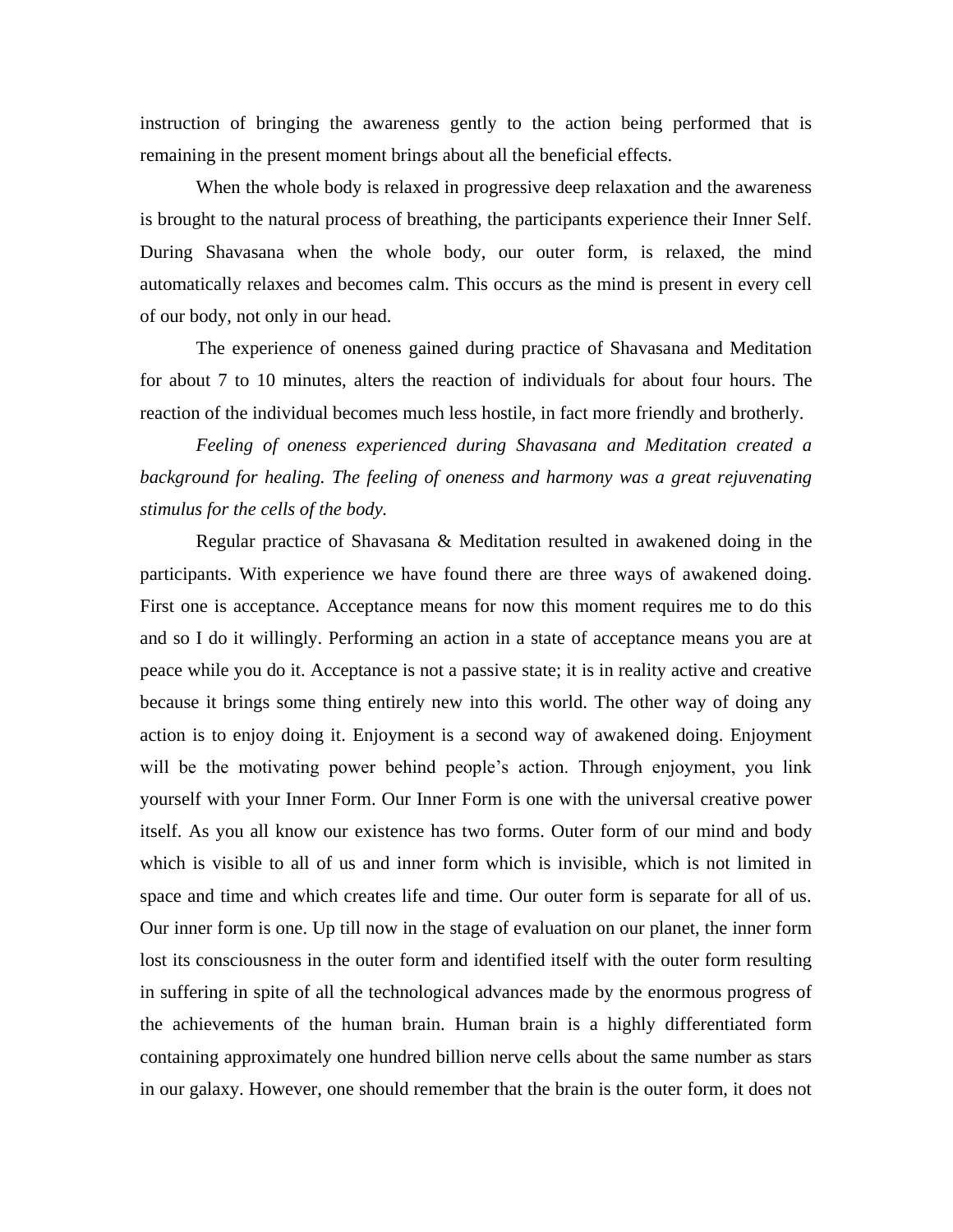create Consciousness. The Consciousness has created the brain, which is the most complex physical form on earth for the expression of our inner form. When the faculties of our brain are used in all our activities with complete awareness that qualities of our inner form are flowing into our actions then the new humanity will emerge on this planet. This requires an awakened doing at all the moments in our life. While practicing this program, which was meant to be primarily for healing of coronary arteries, accidentally, we have discovered a potential in the program through its regular practice, to help bring about the emergence of an awakened human kind.

#### **ABDOMINAL BREATHING**

Abdominal breathing is one of the simplest yet most powerful stress management techniques. Your diaphragm is a large muscle which is located between your chest and abdomen. When you breathe in, diaphragm moves down and your abdomen swells up; when you breathe out the diaphragm moves up and abdomen moves in. A new born child breathes with the abdomen. As the child gets older, breathing becomes partially intercostal (i.e. chest breathing). During adult life most of us breathe only through the chest. Abdominal breathing is almost forgotten. So much so that when the person tries to inhale, his chest expands but the abdomen moves in, which is incorrect. It makes the breathing process less effective. Lower lobes of the lungs are perfused with greater amount of blood than the upper and middle lobes. By abdominal breathing lower lobes get properly ventilated. This is the physical advantage of abdominal breathing. But there is more to abdominal breathing than the simple physical advantage. It has been noted that during sleep and relaxed state the breathing automatically becomes abdominal. During the anxiety state, breathing becomes rapid and is fully inter-costal. When the individual purposely breathes slowly and deeply through the abdomen the effect of stress on the body is reduced. This is borne out by a favourable change in the brain wave pattern (alpha) during slow abdominal breathing.

The abdominal breathing now enjoys a prominent position in stress management. In adult life breathing is largely thoracic and at times abdominal. An infant breathes only abdominally. Of late the advantages of abdominal breathing have been understood very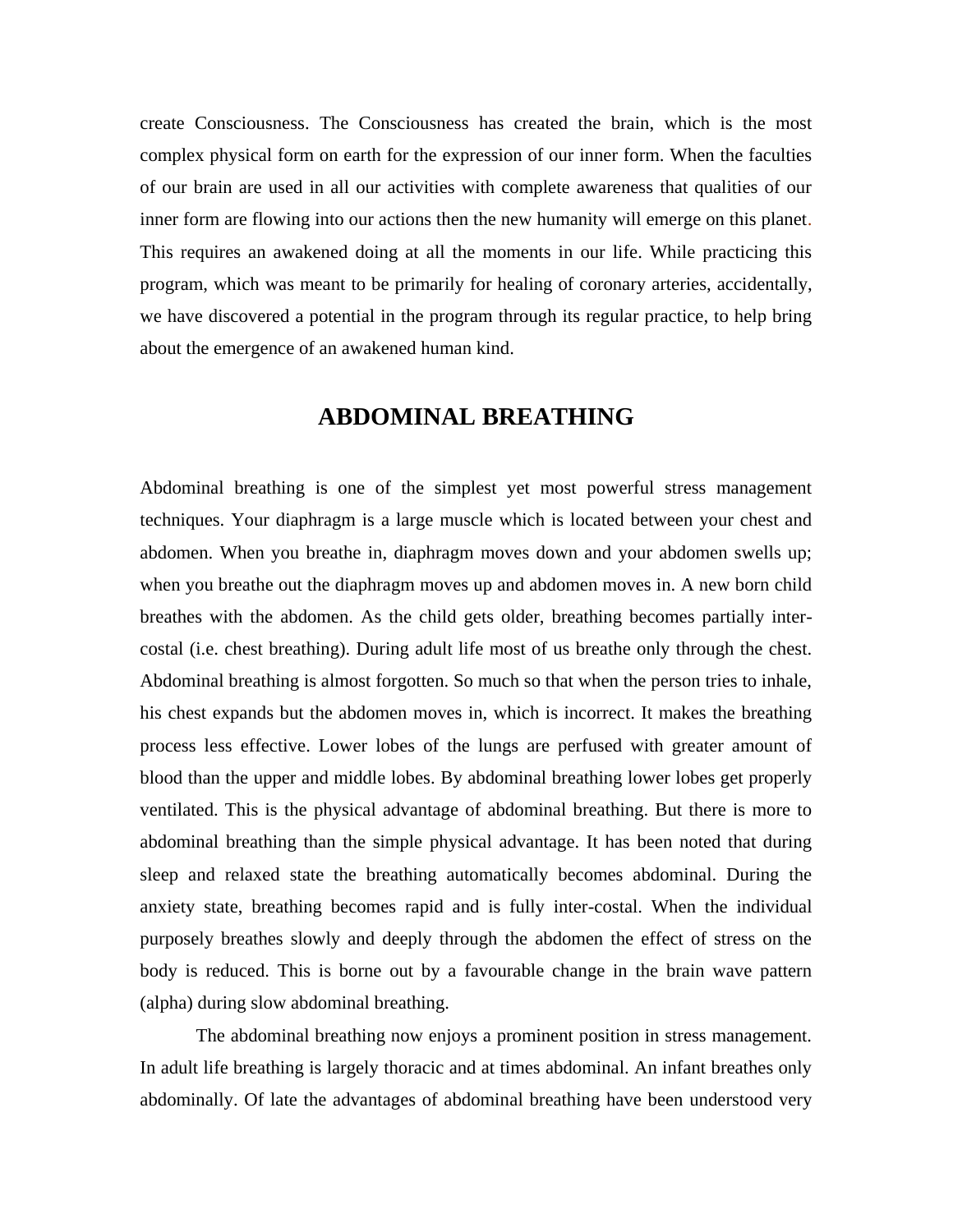clearly. It immediately calms the sympathetic system and activates para-sympathetic system, reducing the heart rate, systolic blood pressure, oxygen requirement of the heart and the viscosity of blood. The abdominal breathing requires some practice. However, it is very simple and easy to practice in almost any situation. Once the technique is mastered, one may practice it daily, at least 3-4 times a day, for 10-15 breaths each time. The benefits derived from abdominal breathing may diminish if you are not regular in your practice. The effect of this yogic exercise is also dose-related. We call it 'Yogic Exercise' because it is a very useful tool for getting mental and physical relaxation. When an individual practices Shavasana and Meditation, breathing automatically becomes abdominal and mind becomes quieter with the abdominal breathing. The peace of mind that follows has a great power to heal. Healing occurs, following the production of alpha activity in the brain and secretion of endorphins and health giving immunoglobins. Above all an individual experiences oneness with his inner-Self. This connects him with the wide world. Our participants who have regularly practiced Shavasana, meditation and abdominal breathing have experienced a great sense of empowerment in their daily activities. Some have admitted to have gained greater control over their temper. Some have observed that they were able to control their taste for fried foods and sweets without feeling deprived of them. They experienced great power over their life through this yogic practice.

## **DEEP BREATHING**

Deep breathing prevents harmful reactions to stress. If you practice deep breathing for a few minutes each day, you will find that events do not upset you as much as before. Also, whenever you feel upset taking few slow deep breaths can help break stress cycle and clam you down. Even when you can not control the situation, you can always control your breathing and thus change your reactions to those circumstances.

**Technique:** Exhale completely through your nose. Place your right hand on your chest and left hand on your abdomen. Then begin to inhale by filling your abdominal area with air. As you do this, your left hand alone should begin to rise and your right hand remains still. After filling your abdomen with air, keep inhaling, filling your lower part of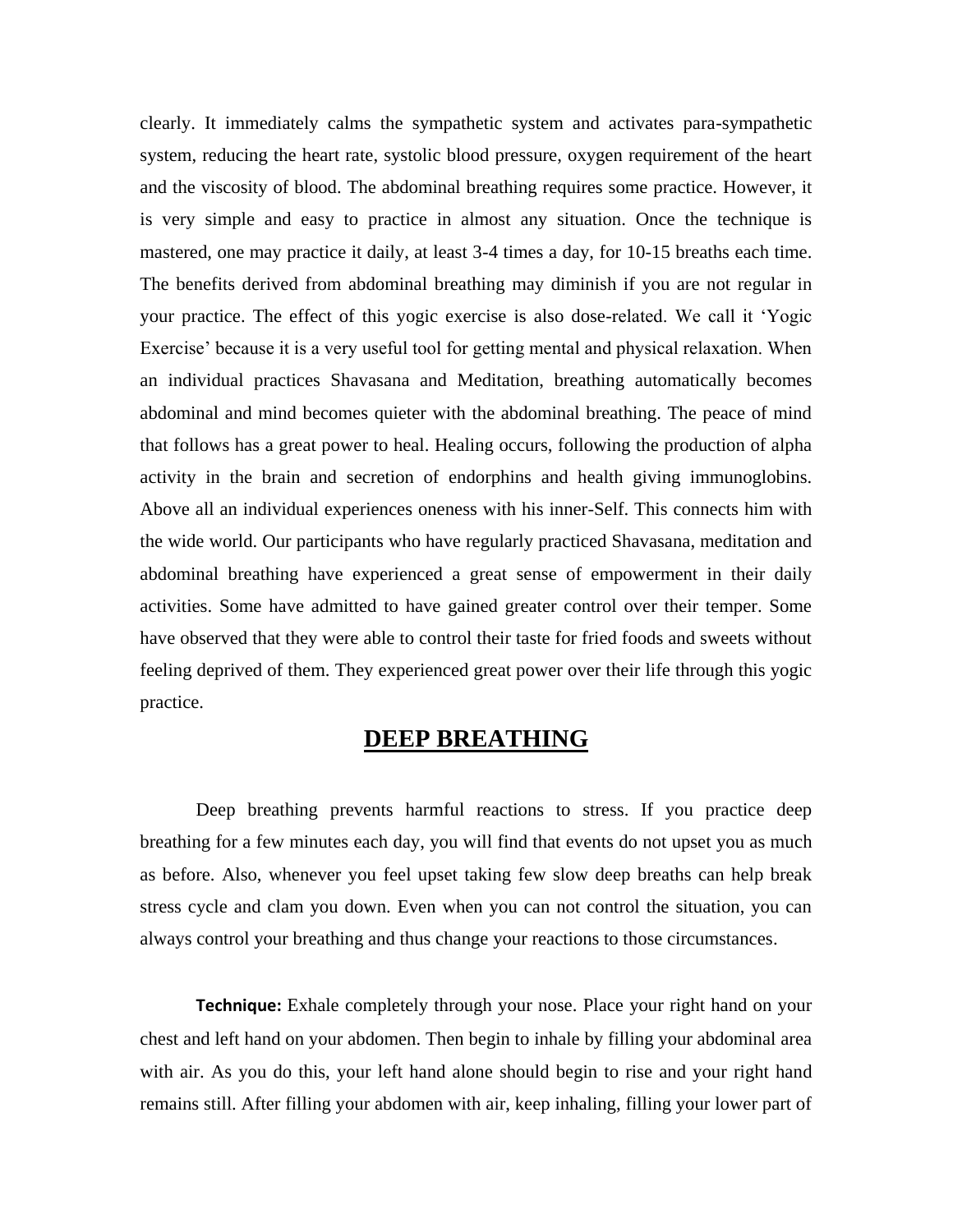chest, this should now cause your right hand to rise. Your chest expands as you inhale. Keep inhaling and feel the air rising even higher in your chest. As the air reaches the top of lungs, you will feel your collar bones begin to rise. At this point, be careful not to draw your abdomen inward.

To exhale, repeat the same process in reverse, i.e. from the top to the bottom. Feel your collar bones lowering as you empty the top of your lungs. Continue exhaling as you feel the upper and then the lower parts of the chest contracting. Finally, allow your abdominal muscles to contract thereby pushing out whatever air remains.

Practice deep breathing for a few minutes every day. Also do it whenever you have some free time or when you are feeling stressed.

## **YOGA**

The word ‗Yoga' conjures up the picture of various physical feats like *asanas,* exercises, *pranayam* and also spiritual discipline. The practice of yoga is rooted deep in Indian culture. The yoga therapy for various diseases and physical fitness has been with us right from the ancient times. However, the medical science did not accept yoga as a therapy. Of late, medical scientists have begun to take interest in yoga as a very useful tool in bringing about relaxation of the body and the mind and also recommend its application in developing immunity. The resurgence of interest in yoga is due to the accepted benefits of biofeedback – the therapy which has become an established mode of treatment in various stress-related autoimmune diseases and even cancer. Basically, the human body and its functions are regulated through nervous system consisting of brain, spinal cord and nerves. The nervous system has two distinct parts: one part is under the voluntary control and most of the ordinary functions of the body like, walking, doing work manually, etc. fall under the category of voluntary control. Many vital functions of the body like respiration, circulation, digestion, etc. are involuntary. This system which controls vital functions is known as autonomous nervous system. It consists of two parts, parasympathetic and sympathetic. One which comes into action in emergency is called a sympathetic system. Activation of this part increases adrenaline and corticosteroid hormone secretions leading to increase in heart rate, raising of blood pressure and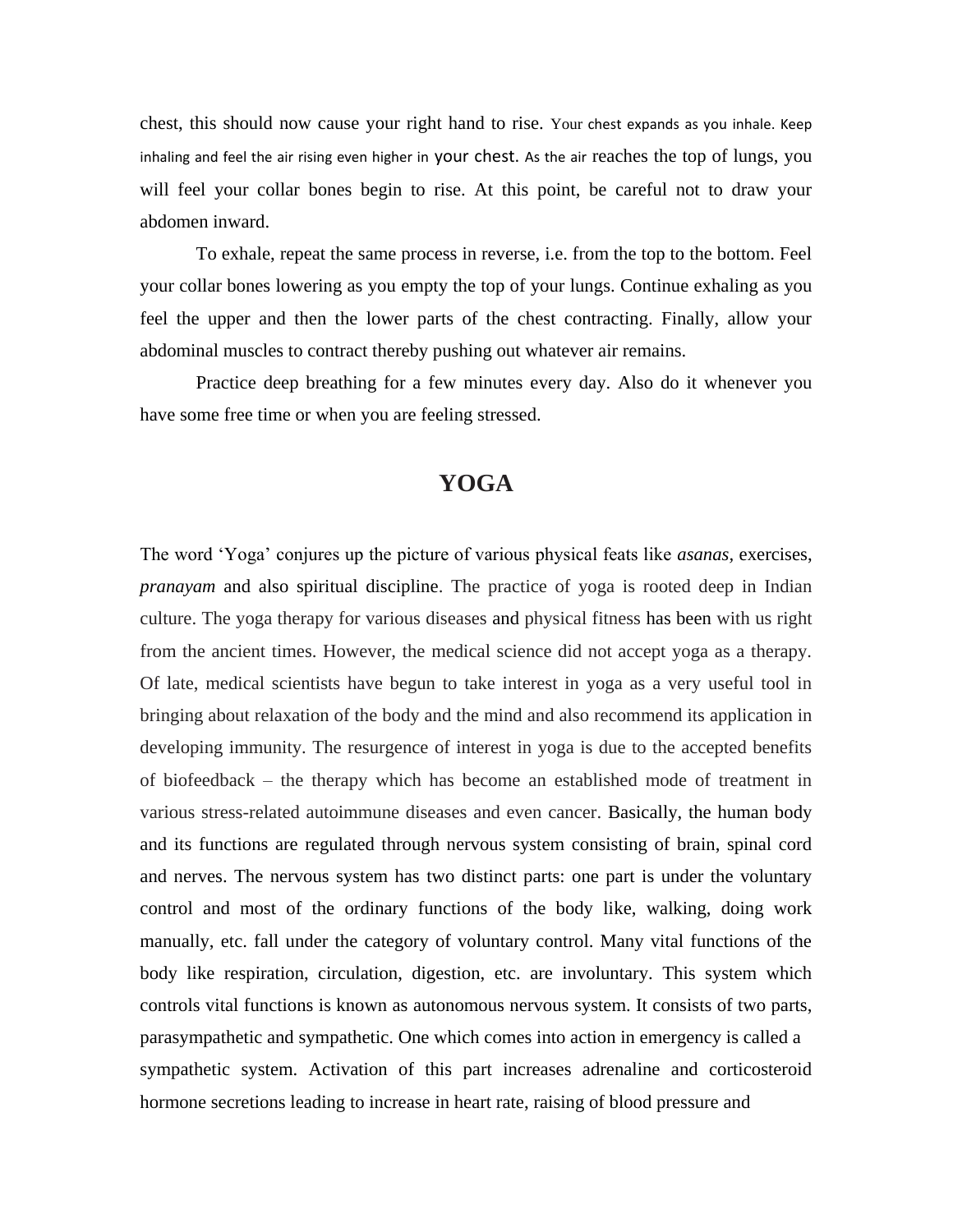clumping of platelets increasing the viscosity of blood. The oxygen consumption of the body increases and so does lactic acid formation in the body. Wear and tear of the body are also increased; in terms of physics, the rate of entropy increases. The technique of Shavasana and meditation brings about its beneficial effects by quieting the sympathetic nervous system. This aspect of yoga has, therefore, particularly attracted the attention of medical science. Moreover, medical scientists have made this technique of meditation and Shavasana simple and easy for a beginner.

## **Science of Shavasana**

Shavasana has been practiced from ancient times in different ways. Physical and mental relaxation achieved by Shavasana has no equal.

 Meditation as well as Shavasana are mental techniques to find Inner Peace. It is a world of peace, bliss and happiness. According to Maharshi Patanjali, Yoga is not a therapy, it is a discipline. A discipline is needed even when you are in good health. Yoga sutra has clearly stated that Shavasana and Meditation must be practiced consistently with complete devotion, perseverance and regularity.

The human body has developed some self-regulatory mechanisms for its survival. In the case of fear, the sympathetic nervous system is activated which prepares the individual either to fight or run away from the fear (flight). As the danger disappears, the parasympathetic nervous system comes into action. This calms down the individual. In real emergency situations, stimulation of sympathetic activity is helpful to "fight". Hence it is known as sympathetic. However, when it remains stimulated during chronic stress and in imaginary fearful situations, it is a drain on the energy of the individual and proves harmful. Shavasana and meditation activate the parasympathetic nervous system which makes secretion of hormones like adrenalin, noradrenalin and corticosteroid normal. As a result, the heart rate, blood pressure and blood sugar become normal. Blood becomes thin and the arteries dilate. The formation of lactic acid is also reduced which results in retardation of the aging process. Endorphins and neuro-peptides are secreted from the brain. This brings peace and joy. It is noted that when an individual achieves this relaxation, slow rhythmic alpha activity is recorded from the frontal lobe of the brain.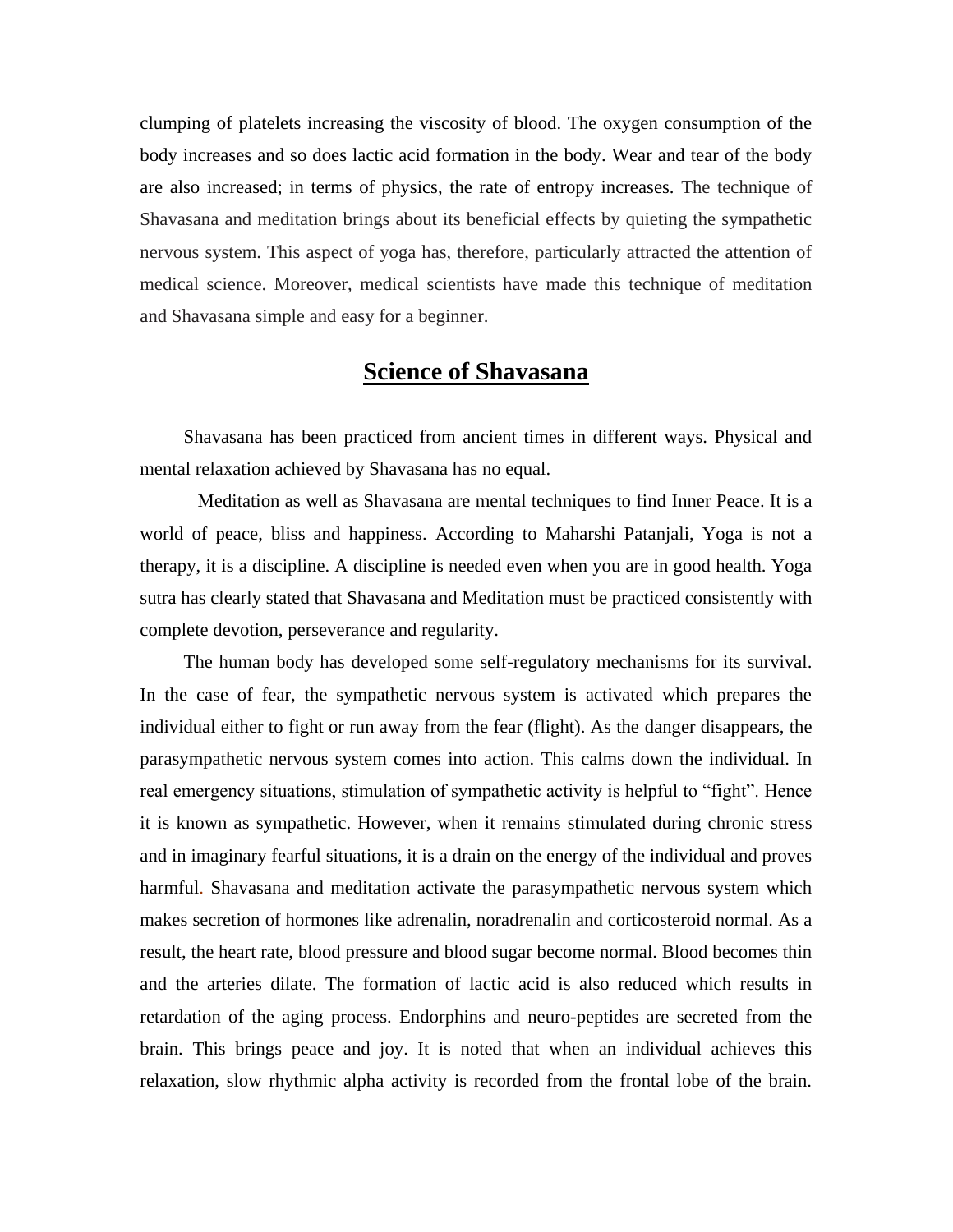Various chemical changes occurring in the body promote healing by increasing the immune status of the individual. Thus, all the degenerative processes of the body are retarded and regenerative processes get accelerated.

Shavasana and meditation explain scientifically how you could exercise your optimum capacity for efficient and productive action. Your present actions are not tuned for maximum output. That is because of lack of mental concentration. As you are acting in the present, your mind rambles into the past and fantasizes about the future. It broods over memories of what has been done earlier or over expectations of results to come. Your mind hardly remains in the present. This is the quality of the human mind. Shavasana and meditation provide you with the ways and means of controlling the mind. They help you to concentrate, to channel your mind towards the present activity. Shavasana and meditation prevent the dissipation of your mental energy in unproductive channels of the past and the future. Your activities are thereby rendered more efficient, more fruitful, and more productive. They provide a blue-print for efficiency, productivity and prosperity.

The practice of Shavasana prepares the individual for meditation. Shavasana, as we know, stems from the progressive deep relaxation. It is achieved by prior stretching and relaxation of the group of muscles one by one as shown by the various stretching and relaxation exercises. Indeed, bringing of awareness to the present, that is, to the process of stretching and relaxing is of crucial importance. As the Father of medicine Hippocrates has observed, the mind is present in all the cells of the body and so when the body is relaxed during Shavasana, the mind too automatically relaxes. This is the essence of Shavasana.

### **Technique of Shavasana:**

Normally to practice Shavasana one lies down flat on his back. However, Shavasana can be practiced even in a sitting posture. In our program, quite a few have practiced it while sitting in a wheel chair. The Practice of Shavasana begins with bringing one's awareness onto one's body. Normally our mind is wandering. Bringing the awareness to the body and keeping it there, is the first vital step to control the wandering mind. With practice one can bring the awareness onto the body very gently and if the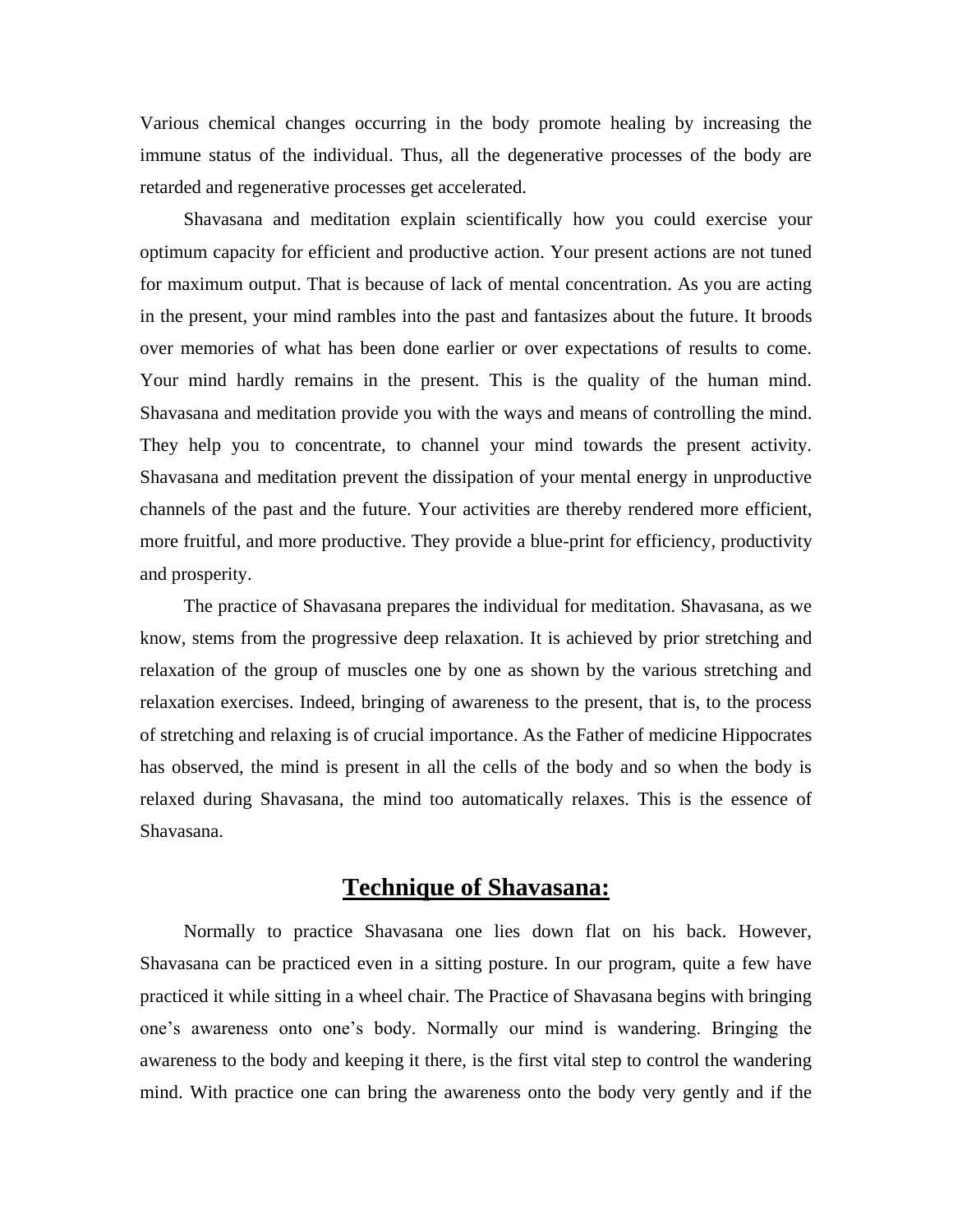mind wanders, without undue force gently bring it back to the body. The benefits derived from Shavasana depend upon the adherence to the simple guidelines explained here.

Lie on your back. Keep your feet 12" apart. Let each foot lie on its side in a comfortable position. Keep your arms 6" away from the body with your palms facing the sky and fingers half bent.

Bring your awareness to the feet and bend the toes towards the ground, feel the stretch and then relax. Repeat this exercise. Now forget the toes.

Bring your awareness to your left leg. Stretch the muscles of the left leg from toes to the hips, lifting the leg a little off the ground. Feel the stretching of the muscles. Then relax. The leg will automatically fall to the ground. Repeat the same. Now forget the left leg and repeat the same with the right leg.

Bring your awareness to your back. Contract the muscles of the lower back and pelvic region (around the hip joints). The body will rise slightly off the ground. Feel the stretch, and then relax. The body will come down automatically. Repeat the same.

Bring your awareness to your chest. Contract the muscles of the chest while inhaling and raising the chest a little off the ground. Feel the stretch and then relax. The chest will come down automatically. Repeat the same.

Bring your awareness to your arms. Close both fists. Contract the muscles of the whole arms up to the shoulder lifting the arms a little above the ground. Feel the stretch and then relax. The arms will come down automatically to the ground. Repeat the same.

Rotate the neck from one side to another side gently as if somebody is holding the neck and moving it. Feel the stretch, and then relax keeping the neck in a comfortable position.

Bring your awareness to your jaws. Open the lower jaw towards the chest and experience the stretching of the muscles of the jaws and the cheeks. Feel the stretch and then relax, bringing the jaw back to the normal position. Repeat the exercise.

Open the eyes gently and fully, stretching the muscles of the eyes, eye-brows and the forehead. Feel the stretch. Then relax these muscles, letting the eyes close effortlessly. Repeat this exercise.

Having relaxed the whole body, the practitioner remains in the relaxed position forgetting his whole body, and brings his awareness to the natural process of breathing.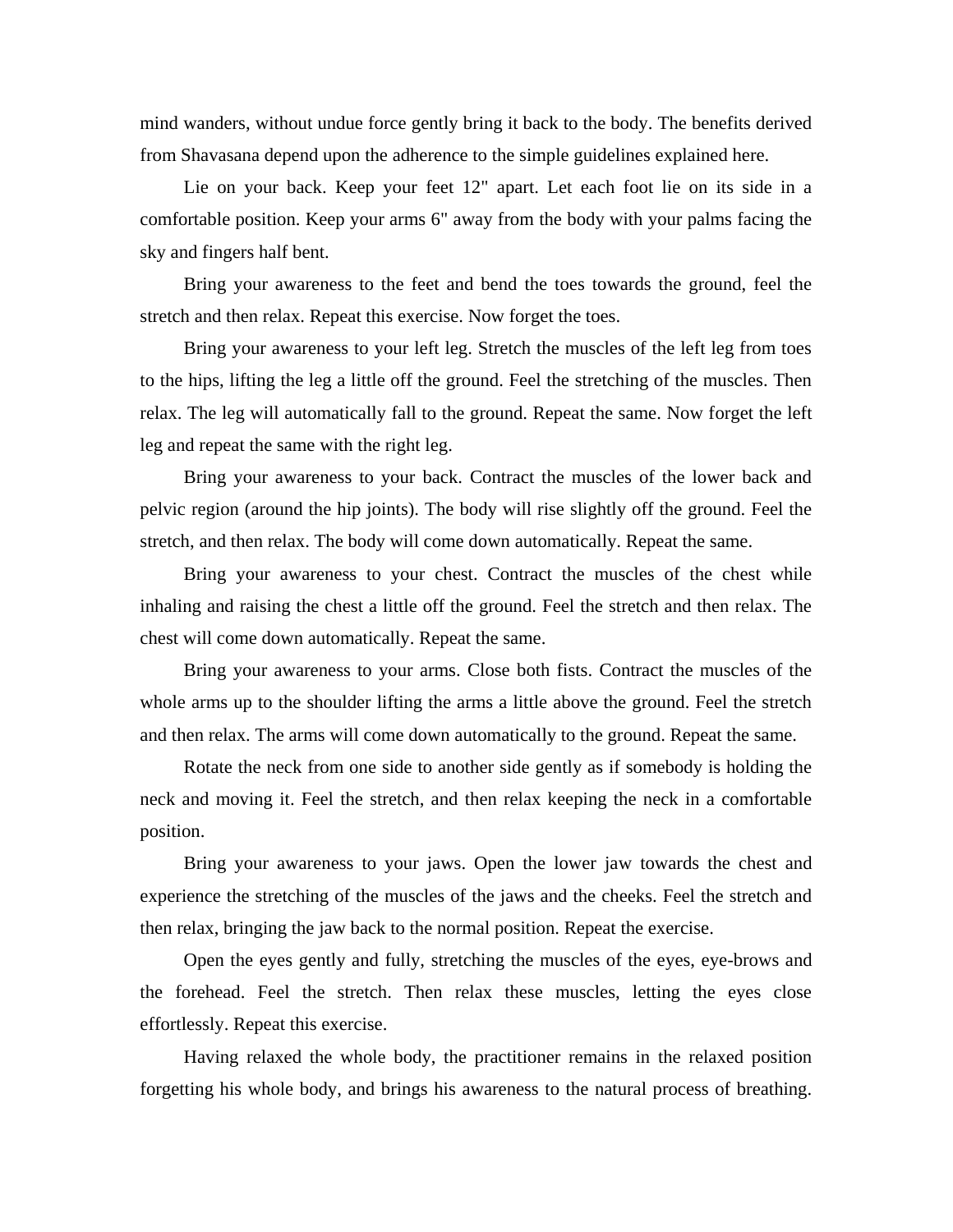Resting in the comfortable position he gradually becomes one with the breath and remains in that state for a few minutes.

While he is one with his breath, he is meditating. So in a nut-shell, Shavasana starts with meditation on the body and ends with meditation on the breath.

## **Quick Shavasana**

Swami Satchidanandaji has shown a technique to perform Shavasana in a short time.

One lies flat in a relaxed position. Having brought his awareness to his body and gently keeping it there, he contracts the muscles of the whole body, raising his head a little off the ground. His arms, the lower trunk and both legs are also raised a little off the ground. He experiences the stretch in all the muscles for a few seconds and then relaxes them bringing the body back to position and experiences the relaxation in the whole body. He does the same exercise once again.

In the relaxed posture, forgetting the body, the practitioner focuses his awareness on the natural process of breathing. Without making any effort to change breathing, he becomes a witness to every single breath that goes in through the nose during inhalation and every single breath that comes out during exhalation. This way he becomes one with his breath. He remains in this blissful state for two or three minutes. Then he takes in a deep breath and exhales slowly. He gently opens his eyes, makes some movement of his hands and feet, turns on his side and assumes sitting position.

The whole exercise would take less than five minutes but it refreshes the practitioner for a long time. It is easy to see that a complaint of lack of time to do this simple asana is irrelevant. Those who have back pain may not contract the muscles of the whole body. They may contract only the muscles of the hands and lower trunk, raising only the hands and the legs off the ground, keeping the upper trunk and head in a resting flat position.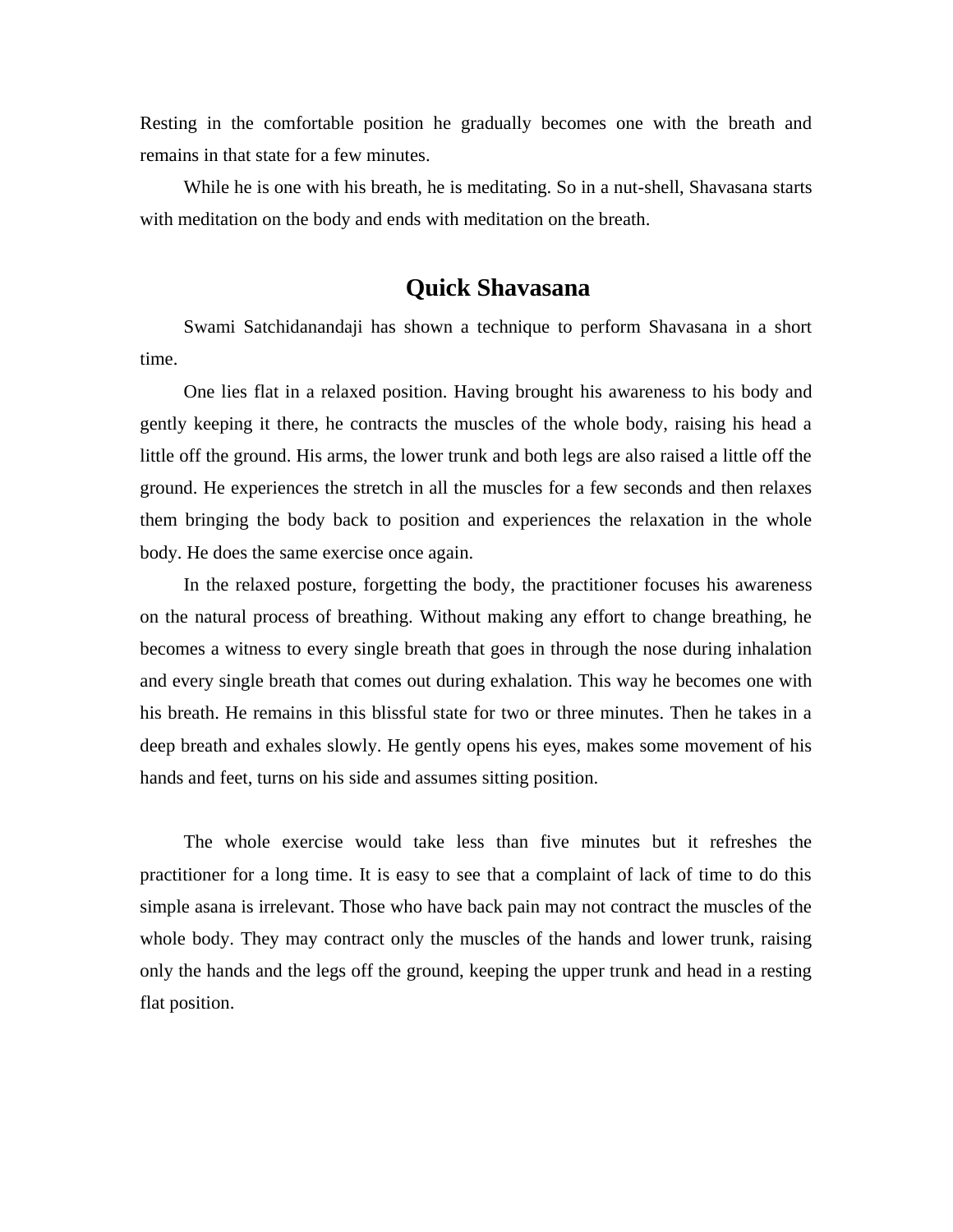









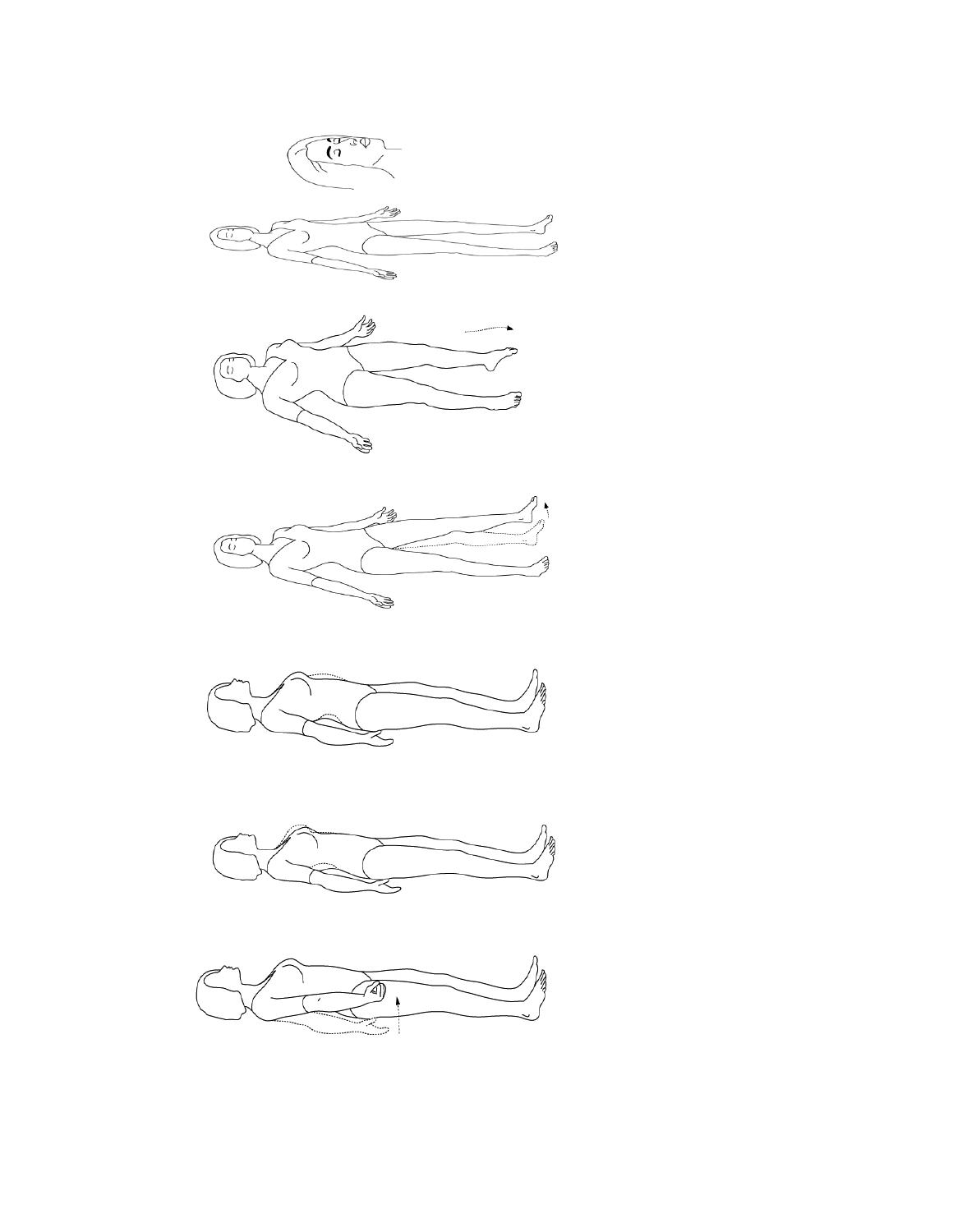









## **Science of Meditation**

**Prescription for the Present Day Ills:** The last two decades of a fascinating century have witnessed an unprecedented change in many of our values, systems and customs. This change invites a challenge to look at one's inner self and external situation and balance these two distinct and yet inter-related worlds. The balance between the inner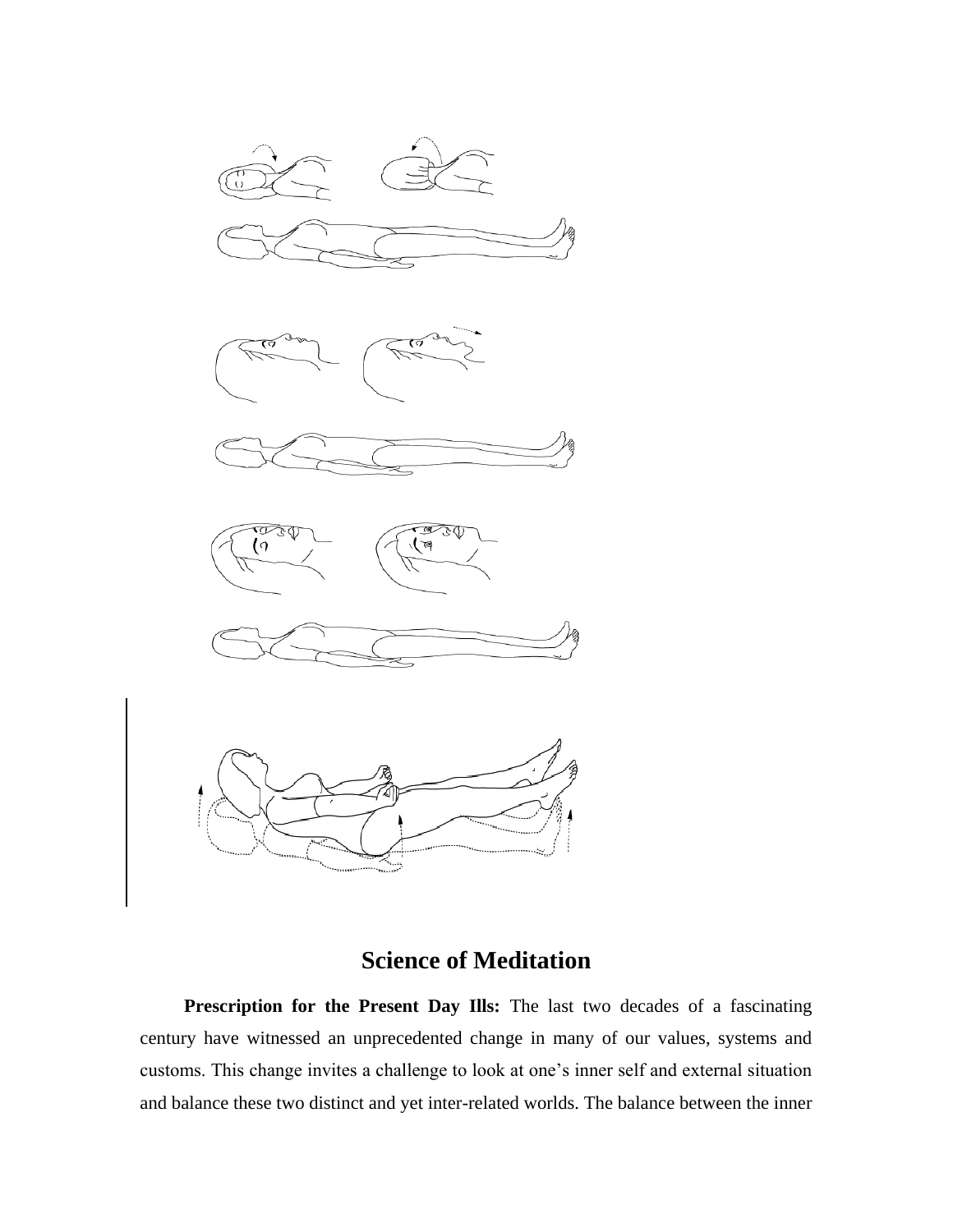and the outer worlds - the spiritual and the physical - is the only valid response to the demands of life in the present times for the survival of the human race. The practice of meditation helps to overcome the worry and stress of modern life and achieve a state of calmness. This at once refreshes the mind, relaxes the body, and thus achieves a balance between the spiritual and the physical.

The word "Meditation" is derived from the Latin word 'Meditari', which means to heal. Meditation heals the whole man - body, mind and soul.

**Why Meditation?** The human mind is constantly churning thoughts. It is always engaged in thinking of the past or of the future. It seldom remains in the present. It is estimated that an average person remains in the present for hardly an hour and a half during 16 hours of his waking period. This wandering state of mind causes stress, which alters the immune response and causes many stress-related diseases.

The greatest limitation comes from our perception that we are merely individuals limited in space and time. Man sees himself as a separate entity. This is an illusion, even if a stubborn one, and creates isolation. The feeling that the other person is separate from you is the root cause of hostility, self-centeredness and cynicism. In fact, we are also eternal, limitless in time and space, without a beginning or an end. When the individual experiences his real identity, he feels connected with the rest of the world, wisdom dawns on him and his capacity becomes unlimited. Meditation has the potential to enable the individual to experience his real identity. But meditation is even more than this.

**What is Meditation?** Remember an activity in which you were totally engrossed. In such a state you did not realize how the time passed. Even when several hours passed you felt as if hardly a few minutes had elapsed. It is a wonderful experience. Your vision widens. Your time-sense expands. Such a condition is called "Meditation".

Meditation is simply bringing our total awareness on one point or subject. It may be our breath, a rhythmic sound or any other activity. There is nothing esoteric about meditation. It is easy and can be performed by anyone. In order to meditate, one need not empty or control one's mind.

Meditation brings our awareness on the process of what is happening in the present rather than on the goal. When we think of the goal, generally fear and worry accompany.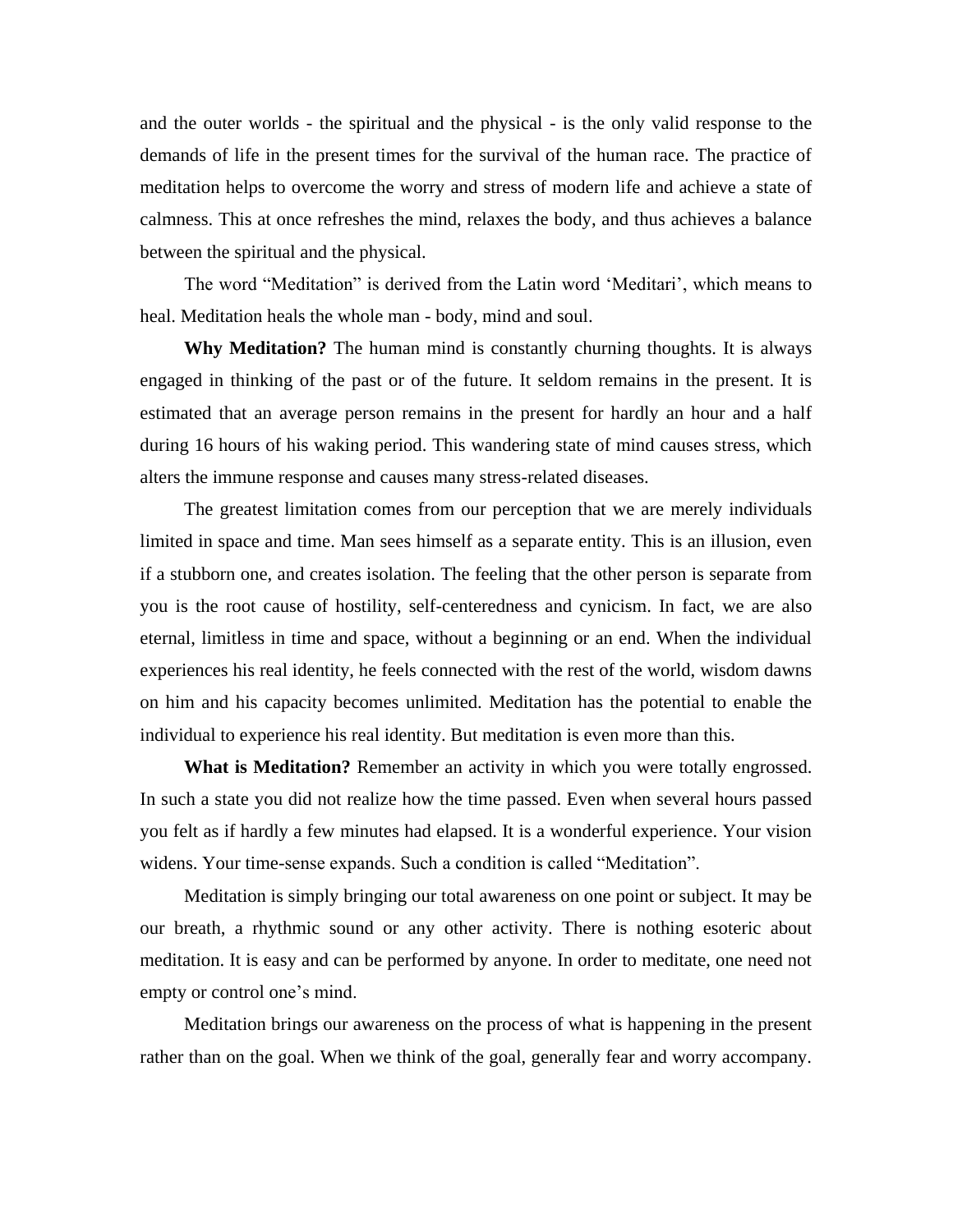But when the awareness is kept on the process, there is no fear or worry, and the process becomes more effective.

- Awareness of each moment is meditation.
- Meditation gives an experience of eternity of time.

**Benefits of Meditation:** Meditation has recently become a part of prescription in the treatment of coronary heart disease, high blood pressure, diabetes, depression, insomnia, rheumatoid arthritis, peptic ulcer, certain skin diseases and even cancer. With only three minutes of meditation, oxygen consumption is reduced by 20% as compared to 8% reduction of oxygen consumption after six hours of sleep. The rate of increase of entropy (wear and tear) which is common to all living things also drops during meditation.

Meditation can be extended to many other areas of life. For example, if you bring your awareness to the process of eating, you will not overeat. Even while you are walking, if you bring your awareness to the process of walking, the benefits are increased.

#### **Technique of Meditation**

#### **Preparing for Meditation:**

Select a quiet corner. However, with practice you will be able to do it anywhere and at any time. It can be done in sitting position on the floor, in a chair, lying on your back or even in the standing position. Meditation becomes easy after Shavasana. If there is no time for Shavasana, one may take some few slow deep breaths or do abdominal breathing which will calm the mind. Whenever you feel upset, taking a few slow deep breaths can break the stress cycle and calm you down. Even when you cannot control the situation, you can always control your breath and change your reactions to those circumstances.

During meditation, normally keep the eyes closed to avoid distractions. It is equally important to keep the body still. However the body tends to move in the beginning. Ignore it and continue meditation. If you still feel uncomfortable, you may move a little to assume a more comfortable posture. Meditation can also be done by becoming one with a rhythmic sound like Ohm. One may not meditate immediately after meals. During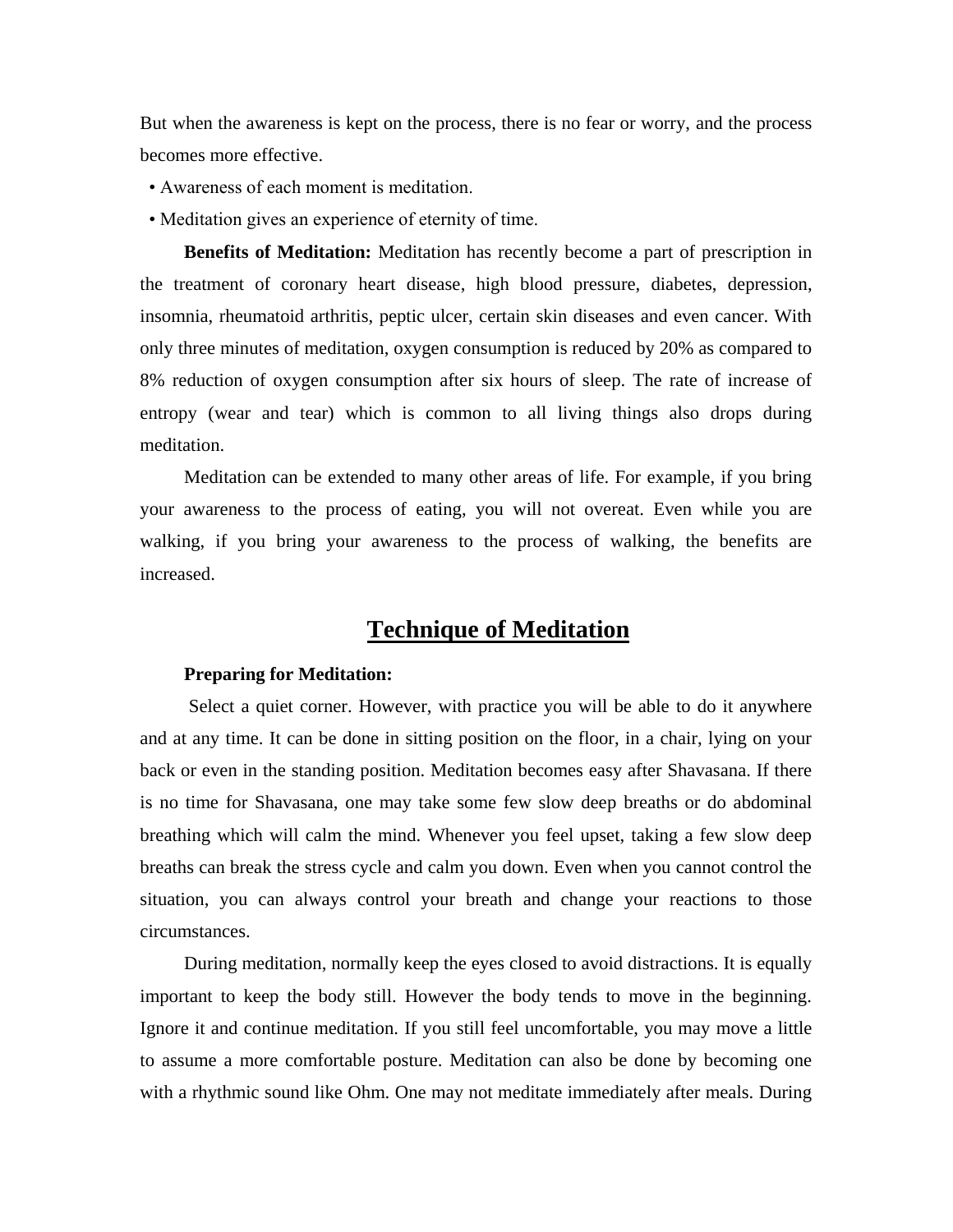meditation the blood flows towards the brain whereas blood is needed by the digestive system after the meal. Normally one may meditate for 10 to 20 minutes every morning and evening. The schedule should be free from stress. Meditation even for 2 to 3 minutes is beneficial. Regularity in practice of meditation is more important than the length of time.

**Technique of Meditation:** There are several techniques of meditation. Here is one which we have found simple to adopt.

- Sit on the floor cross-legged. It is called *sukhasana.*
- Rest your hands on the knees with palms upwards and fingers half-bent in a relaxed position.
- Sit erect and still. However avoid stiffness. Gently close the eyes.
- See with the closed eyes that there is no stress in any part of the body from toe to head.
- Do abdominal breathing to quiet the mind. Now bring your awareness to the process of breathing. Experience the cool air of the breath going in and the warm air coming out of the nostrils. Be one with the process of breathing. Let not a single breath go in or out without your awareness.
- While breathing you inhale not just air but also Prana- the Life-Force and Light.
- Thoughts will come and go but you remain unconcerned. Keep your awareness on the process of breathing.
- If your mind still wanders during meditation, gently bring it back to the breathing. Such efforts are part of meditation. Continue meditating until you feel comfortable.
- Now gently open your eyes and slowly come out of meditation.

**When is Meditation Successful?** As soon as you bring your awareness to the process of breathing and become one with it, meditation begins. During meditation timesense expands. One does not realize how much time has elapsed.

**Why Some Find Meditation Difficult?** You cannot force yourself to meditate. It becomes easy when done in an effortless way. Some people distrust their technique of meditation and are in search of a better method. In fact, all the methods lead to effective meditation.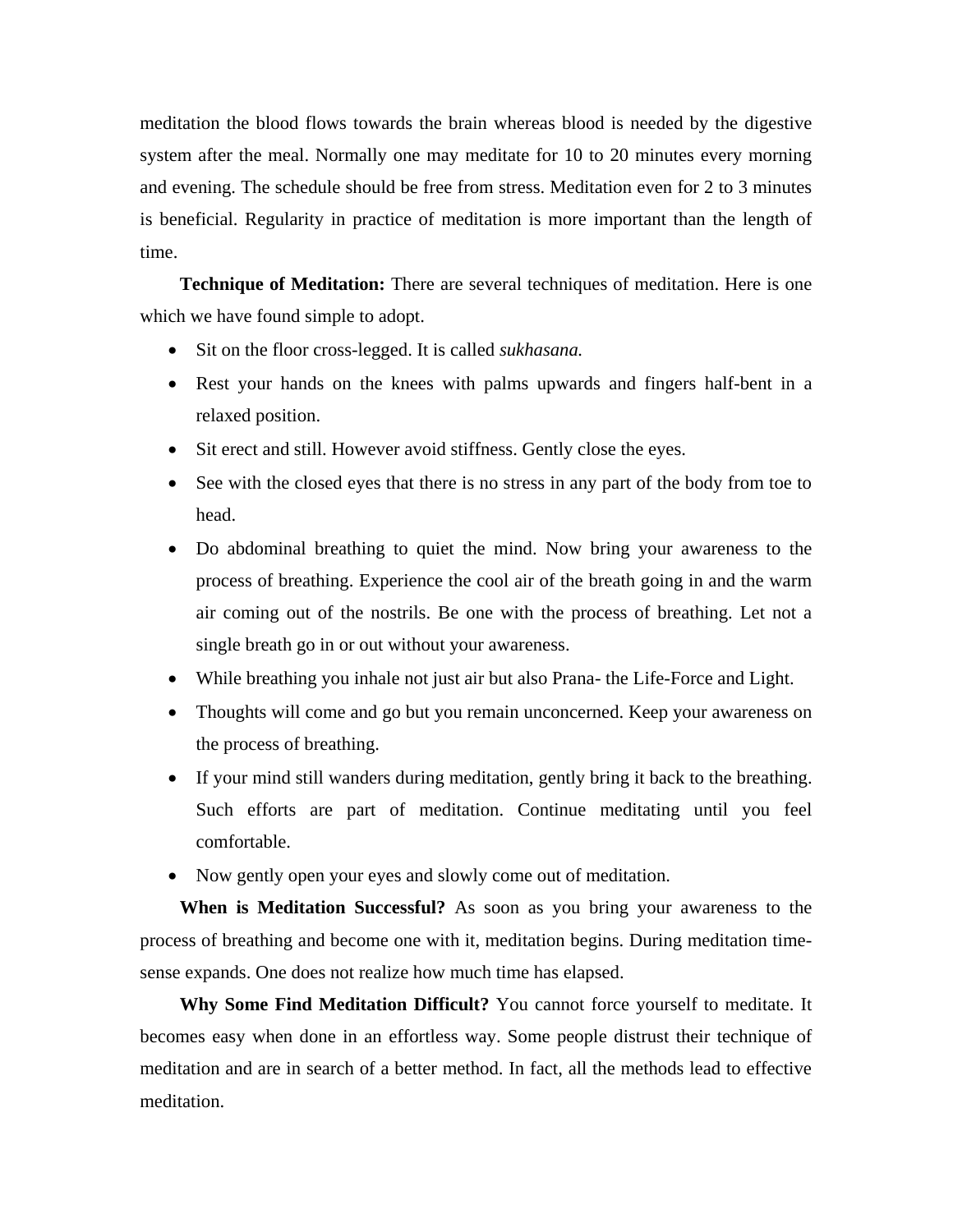#### **One Minute Meditation**

We breathe all the time. In fact, breath is our life. Yet normally we need not be aware that we are breathing. However, if we cultivate the habit to be aware of our breathing for just one minute every 90 minutes of our waking hours, we would be in the control of a very powerful tool to manage our stress in day-to-day living. The technique is simple. We assume a comfortable position: whatever is feasible in that particular circumstance. Then, without changing the character of breathing or controlling it in any way, just begin to observe it entering the nostrils during inspiration (inhalation) and coming out from the nostrils during expiration (exhalation). The idea is to observe the breathing as it is occurring in its natural way. While we observe breathing, thoughts may come but one need not make frantic efforts to stop the thoughts but only make a gentle effort (mark the word 'gentle') to keep our awareness on the process of breathing. We watch that breathing for about 4 or 5 breaths going into and coming out of the nostrils. Then for next 8 to 10 breaths we mentally say either 'I' when we breathe in and *'AM'* when we breathe out - or *"SO"* when the breath goes in and *"HUM"* when the breath comes out. One need not utter the words. They are mentally said as the breath goes in and when the breath comes out. At the end of 8 to 10 such breaths, one comes out of this one-minute meditation. With practice, it takes only one minute because on an average we breathe 14 to 16 times a minute. By doing this very simple exercise in the most natural, relaxed way one feels at peace with oneself. By observing this practice of one-minute meditation at every one-and-a-half to two hours during the day one begins to understand the nature of one's breathing. When the mind is at peace, breathing is quiet and abdominal, that is when the breath goes in, the tummy rises a little and when the breath comes out, the tummy falls. This is natural abdominal breathing. When the mind is disturbed, then either the individual holds the breath or breathing becomes rapid, shallow and thoracic; that is the upper part of the chest moves rapidly. The character of breathing is the mirror of the state of mind. With practice, during stress when the breathing is rapid and thoracic, one can willingly change the character of breathing to the abdominal. This calms the mind. This is known as the muscle-to-mind control of the stress.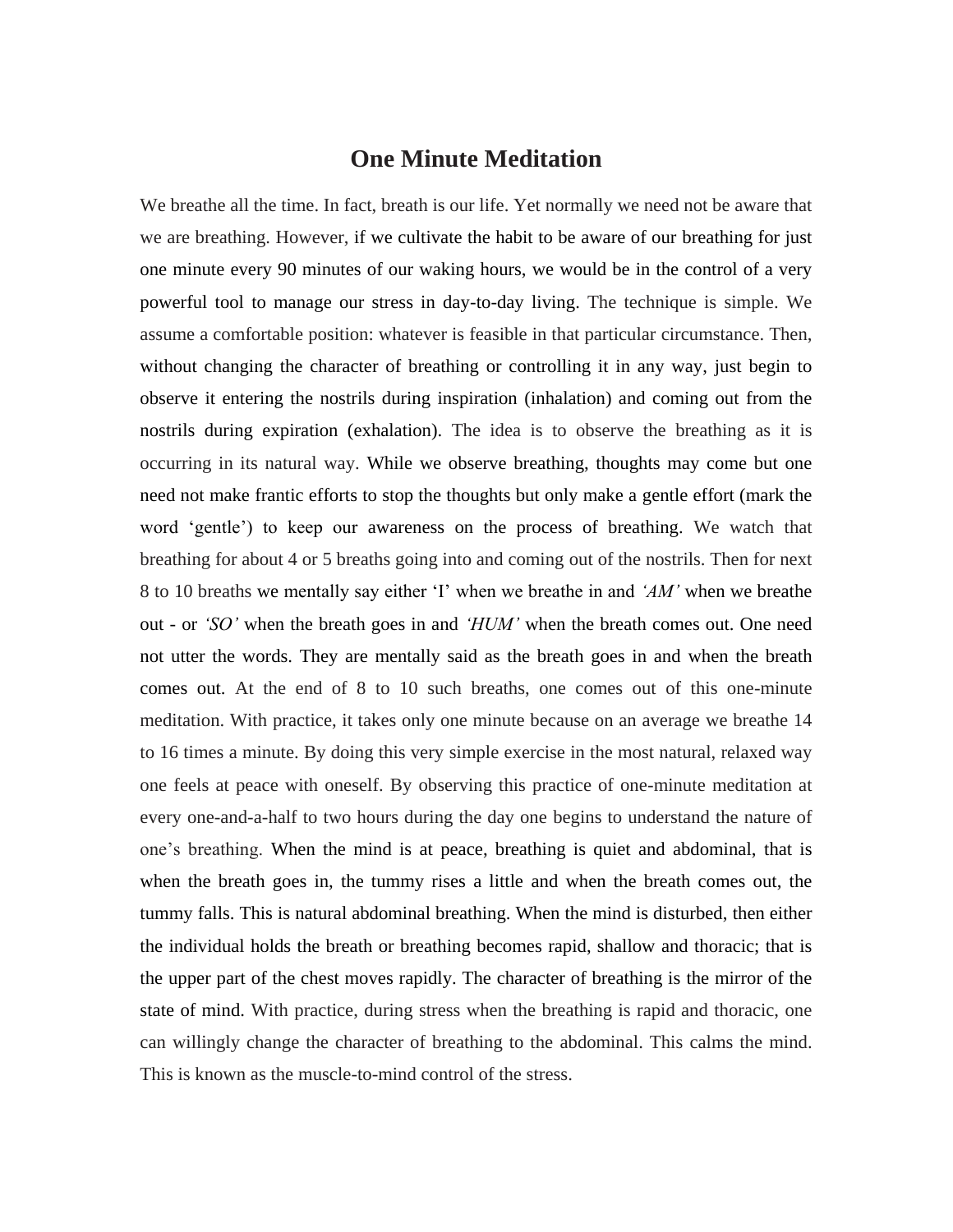#### **Key Ideas**

- 1) During the relaxation exercises, the adrenaline dominant chemistry of the restless mind is replaced by the endorphin dominant chemistry of love and connectedness of peaceful mind.
- 2) Meditation is a restful, alert state of the mind body. It is a scientific tool prescribed by doctors rather than a sacred ritual.
- 3) You can meditate in one moment, in one minute or in five minutes increment. That 'I do not have time to meditate' is a lame excuse.
- 4) By stretching and lengthening the muscles very slowly, stressful impulses to the brain are reduced. Longer the muscle fibre, less the impulse traffic to the brain. This is the rationale for yogic stretching and relaxation.

#### .**VISUALIZATION**

Visualization is creating a picture in your mind. It is easy to do after meditating because meditation helps to focus one's awareness. Visualization is not wishful thinking or fantasy, both of which are unfocused and passive. It is direct and active, and is a therapeutic use of meditation. During meditation the patients of coronary heart disease can visualize the clearing up of blockages in their coronary arteries and the resumption of blood supply to the heart muscles. Visualization is the most challenging and perhaps the most powerful of all the techniques in this program of coronary healing. Such a stress can be resolved by forgiving the person during visualization. We forgive not to be a good person but simply because it is in our own interest to do so. By forgiving, we feel free of stress, pain and disease. After you feel comfortable with visualization technique, you can go a step further. Keeping your eyes closed, imagine an experience in your life that you regret — something that you did or did not do for which you never have forgiven yourself. (You do not have to tell anyone what it is, just visualize it). Now feel the same compassion for yourself that you felt for the person in the previous visualization.

Past is past. I have suffered enough. I forgive myself for what happened. You probably will feel very relaxed. After you have completed this process, continue to observe your breathing for a few minutes. Open your eyes when you are ready. Again, forgiving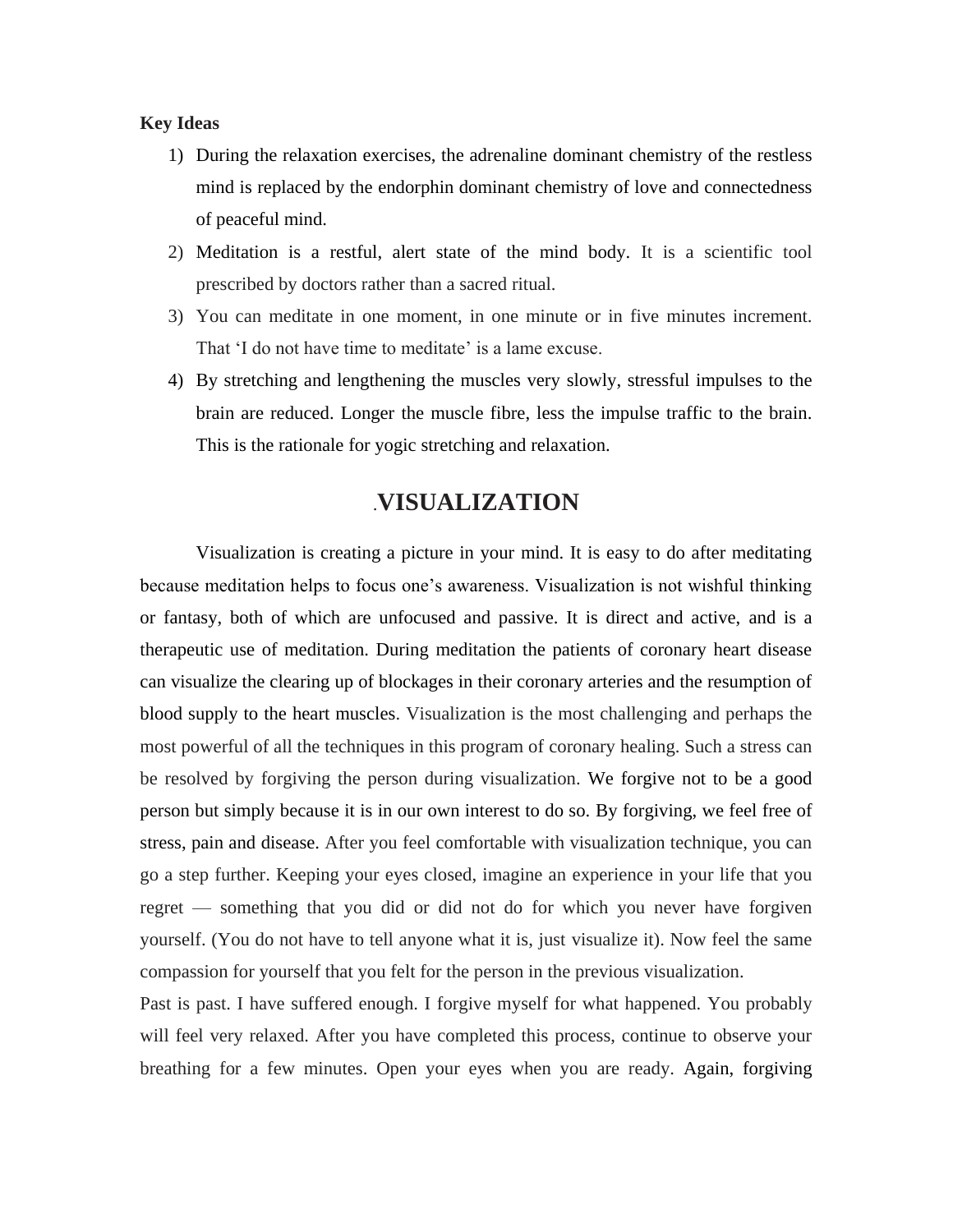yourself does not absolve you from your responsibility. It will help to relieve you of the pain, stress and guilt that you may have imposed on yourself.

### **Auto-suggestions**

During the relaxed state of the body and the mind *(Shavasana)* our participants are taught to use auto-suggestions to improve coronary circulation. Auto-suggestions during meditation also have a very powerful effect on the physiology of the body. This has been the subject of bio-feedback and self-hypnosis in the management of various illnesses. We have taken help of auto-suggestions in our Program for even changing the food habits.

The beneficial effect of auto-suggestions in choosing the food habit of the participant is a subject of active research. Auto-suggestions during meditation increase the inner strength of an individual to choose the right type of food and enjoy it and feel empowered to give up eating his most favourite dishes. He can let go of his favourite dairy-rich chocolate ice-cream without feeling the sense of deprivation and experience the fact that he can now do without it.

#### **IDEAL DIET**

In an average Indian diet the fat content is about 30% - 40% of the total calories. There is a general feeling that fat gives strength and energy. In small quantity fat is required for some important body functions. Fat stored in the body acts as a reserve source of energy in case of inadequate or no intake of food. Excessive fat leads to lethargy and sedentary habits which in turn increase obesity with all its disadvantages. The diet recommended here is pure vegetarian, even excluding large amount of fat free milk (animal protein). The diet should be rich in complex carbohydrates and vegetable proteins like grains, pulses, lentils, fresh green vegetables and seasonal fruits. However the intake of simple carbohydrates should be limited; they are refined sugar, *jaggery,* polished rice, preparations of rice (puffed rice, *poha*), commercially prepared glucose, honey and sugarcane juice. Simple carbohydrates are rapidly absorbed leading to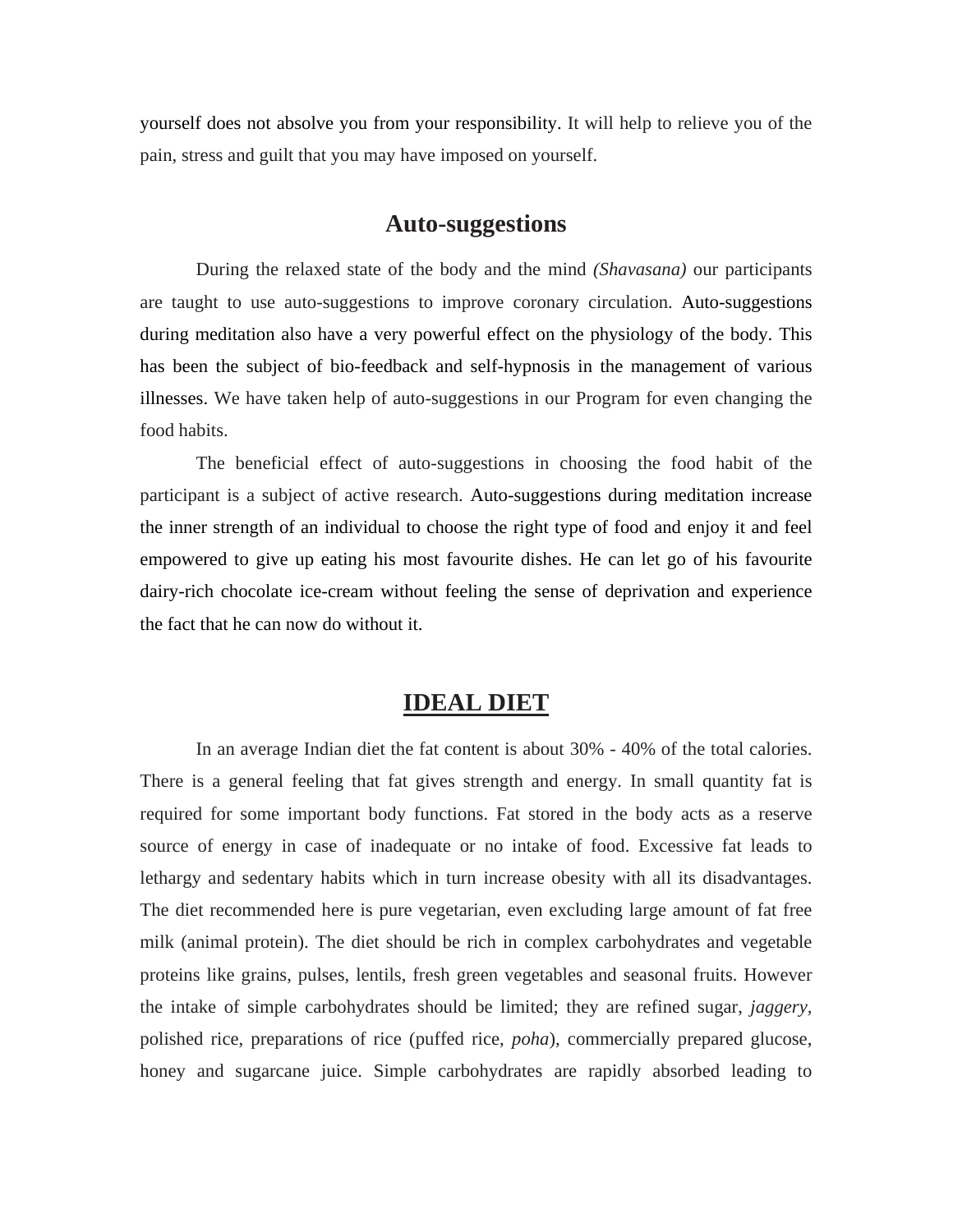increased insulin secretion with its attendant disadvantages such as increase in cholesterol synthesis and deposition of fat.

Complex carbohydrates are rich in fibre. They are slow in absorption, so a feeling of satiety comes with smaller quantities of food. Blood sugar fluctuations are minimum and insulin secretion is normal.

The body requires only about 4% to 6% of calories from fat to synthesize what are known as the essential fatty acids. Reversal diet has 10% fat which is more than enough. Above 30% dietary fat leads to excess weight, heart disease and other illnesses.

## **FIBRE**

Fibre makes the roughage of food. It is also rich in some vitamins and minerals. It is available from the outer coat of grains (bran), pulses, and from fruits and vegetables.

The advantages of fibre in diet are many. It constitutes the bulk and gives the feeling of fullness with smaller quantities of food, and thus controls weight. It helps reduce calorie intake, lowers cholesterol and triglycerides in the blood, slows down the absorption of carbohydrates, steadies blood sugar levels, relieves constipation and prevents fissures, piles and probably even colon cancer.

### **SALT**

Salt causes the body to retain fluids. If you consume a lot of salt, your body retains more water to dilute the salt concentration to proper levels. Therefore, eating a lot of salt makes the weight loss difficult. There is also some evidence that the increased consumption of salt accelerates the hardening of arteries.

It is common knowledge that the patients of high blood pressure and heart disease benefit by limiting salt intake. Canned foods, various ketchups, sauces, salad dressings, pickles*, papads* and most varieties of bread and biscuits are rich in salt. Leafy vegetables are inherently rich in salts and need less salt in their preparations.

Experts recommend not more than 1100 to 3300 mg of sodium for adults. The American Heart Association recommends 1000 mg of sodium with every 1000 calories intake, not exceeding 3000 mg. One teaspoonful of salt contains approximately 2000 mg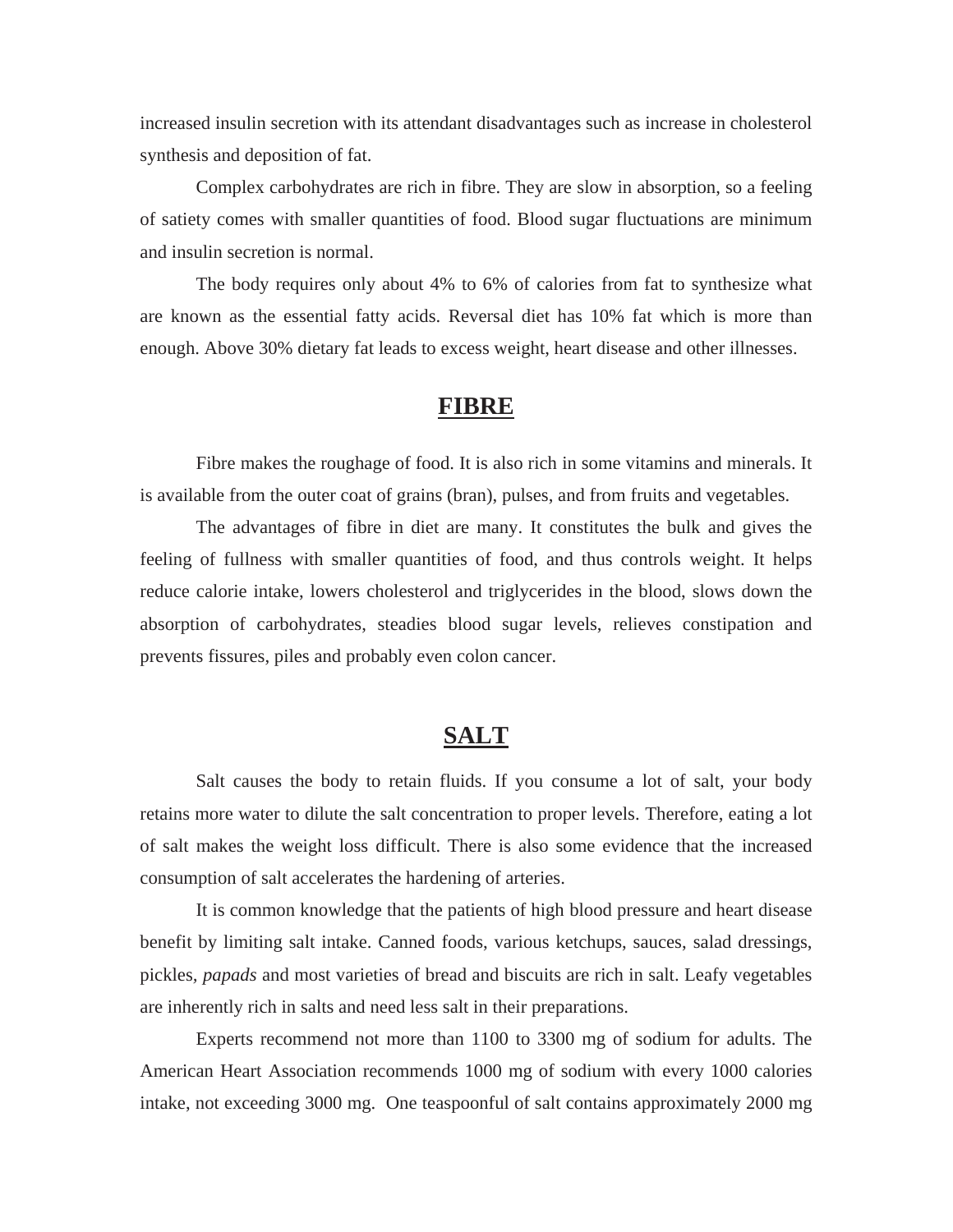of sodium. By adding green *chillies*, coriander leaves, lime and other spices to food the use of salt can be reduced. Natural taste and flavour are enjoyed better with less salt. Like all tastes salt is also an acquired taste.

#### **FREE RADICALS**

Free radicals are a by-product of normal metabolism and their production varies in response to the kind of diet, sunlight, x-ray and pollution such as cigarette smoke and car exhaust fumes. The excess of free radicals damages the cells of the body, hastens ageing and contributes to causing heart disease, cancer, lung diseases and cataract.

They also impair the function of the immune system. The diet of animal fat and red meat is rich in oxidants. They cause the body to produce excess of free radicals. A vegetable diet rich in complex carbohydrates and low in fat is high in anti-oxidants that help the body to remove free radicals.

Beta carotene which is provitamin A as well as vitamins C and E are antioxidants. They are free radical scavengers and hence useful in the treatment of atherosclerotic diseases.

## **EATING WITH AWARENESS**

In our busy schedule we have many things to do at a time. To eat leisurely may seem a luxury. We gulp down breakfast while reading a newspaper, have lunch attending phone calls, eat a dinner watching T.V. or engrossed in a conversation. When this happens, we consume food without being aware of the amount or the taste of food. When we are eating and doing something else we are not focusing on what we are eating, with the result that we do not enjoy our food fully. We are also likely to overeat, and digest food less effectively.

When we eat with awareness, we enjoy our food fully, and are conscious of the quantity of food we eat. So overeating is avoided in order to control weight. Moreover, when we eat with awareness, we observe that a rich fatty meal makes us sluggish and tired. On the other hand, with the low-fat high complex carbohydrate diet, with small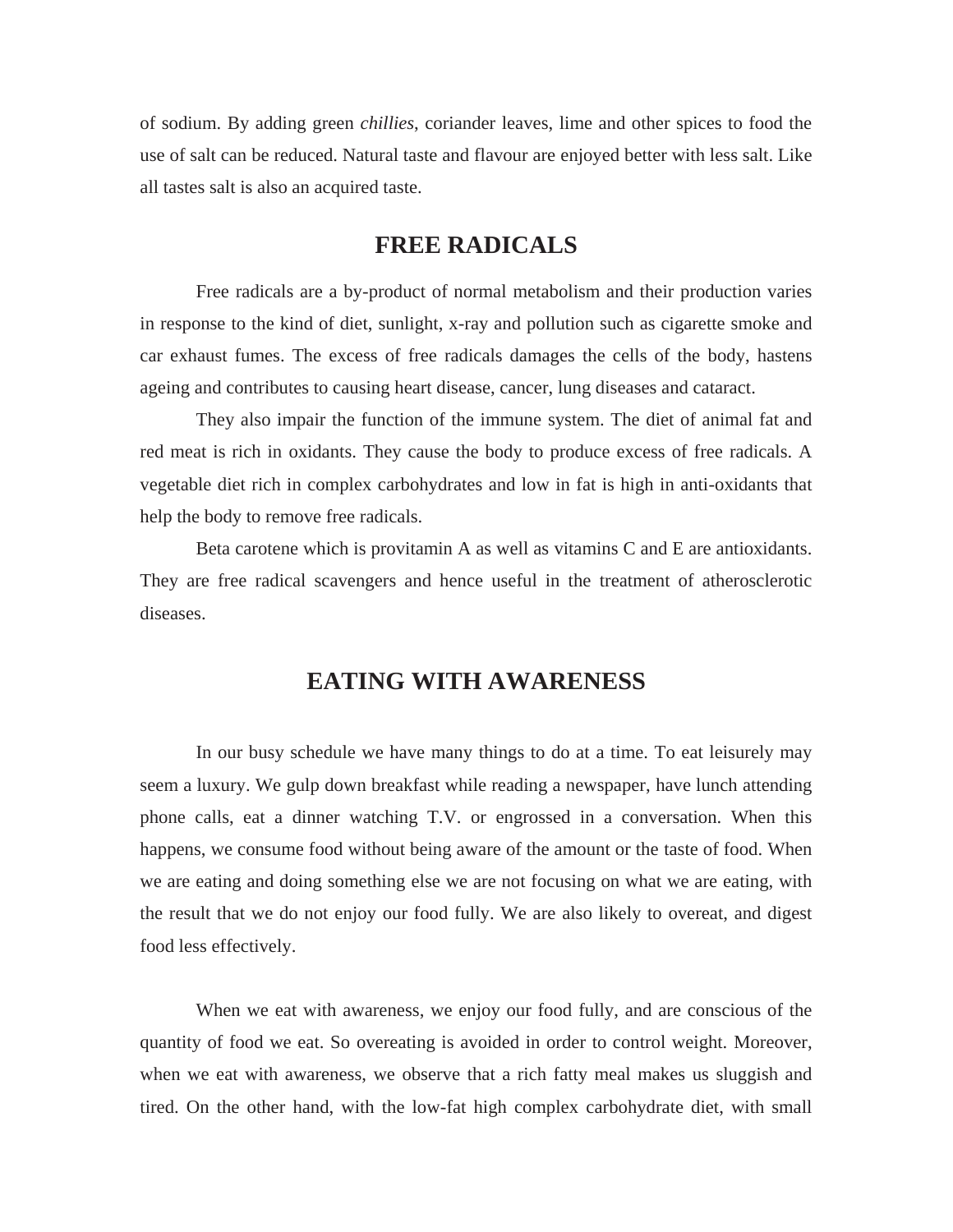quantities we feel satisfied, light, and energetic. This motivates us to make the right choices while eating.

All religions and cultures have a tradition of saying a prayer before eating. Prayer calms the mind and helps one to enjoy the food with awareness. When we eat without awareness, we not only fill the hunger but also fill the void within with food. The feeling of void is due to the sense of isolation. Meditation heals isolation and is thus a food for the soul. It helps in more than one way in letting us enjoy our food and yet control weight.

### **Obesity**

Obesity is on the increase worldwide. It is a complex multifactorial disease of appetite regulation and energy metabolism. Additionally, many factors affect how much or how little food a person eats and how that food is metabolised, or processed by the body. Hence losing weight is not simple.

Obesity creates many health problems. It can cause high blood pressure, diabetes, heart disease, osteoarthritis, and certain types of cancer. It also affects longevity.

Many attempts have been made to reduce excessive weight. Haphazard attempts to control obesity are usually not effective. Dieting, fasting and excessive physical exercises also do not help in the long run. When you are on a diet, the fat cells shrink, but their number is not reduced. When you are on a diet, you have a continual feeling of remaining hungry. Some people take medication to reduce their appetite and try crash dieting to lose weight, but such attempts have at times proved injurious to health.

**Factors Contributing to Obesity:** A diet with too much fat is at the root of this problem. The body needs only four to six per cent of the total calorie intake as fat, whereas most people consume 35 to 40 per cent of total calories as fat. Vegetarians use too much oil in their diet. It is important to remember that all oil is hundred per cent fat. Our fat consumption has reached unbearable levels by increased use of milk, ghee, butter, cheese and fried foods.

Further, consumption of sweets, ice cream, chocolates, cookies, soft drinks, etc. has increased significantly as a part of modern life-style. All these contain too many simple carbohydrates in the form of sugar which is an important factor in causing excess weight.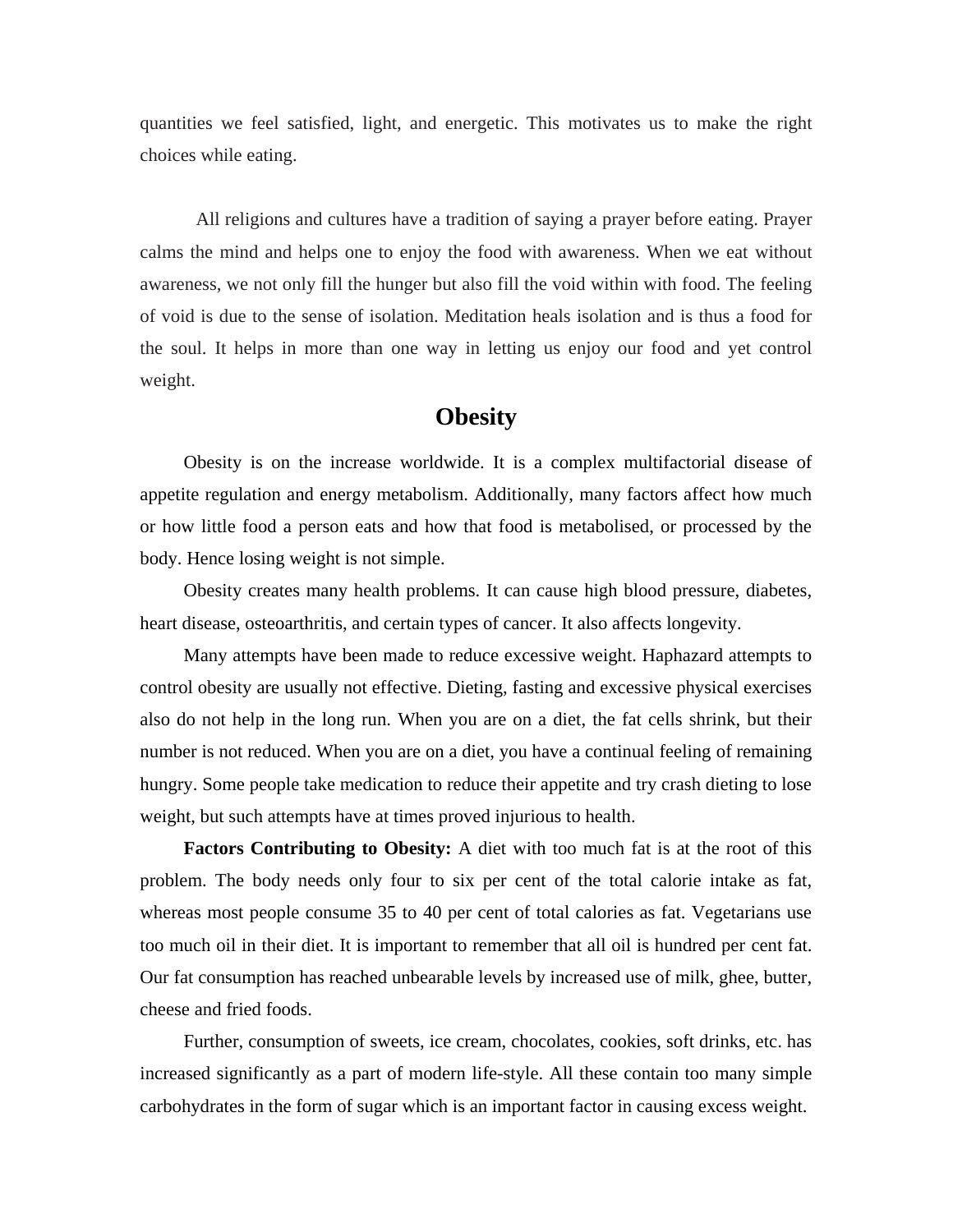Moreover, an imbalance between calorie intake and calorie consumption through exercise and metabolism results in excess weight. A sedentary life, hypothyroidism, Corticosteroids, antidepressant medications and heredity are also major causes of excess weight.

The soluble fibre found in guar gum, *psyllium* husk, the skin of apples, oat bran and most fruits and vegetables is effective in reducing cholesterol, controlling appetite and controlling blood sugar in diabetics.

Eating fibre-rich food helps the body to get rid of excess hormones and normalizes body processes. Normal hormones mean less risk of hormone-related cancers like breast cancer, cervical cancer, prostate cancer and ovarian cancer.

The use of excessive salt in a diet tends to cause water retention in the body. Hence, it is difficult for lovers of salt to lose weight.

Isolation also plays an important role in the cause of obesity. The present social structure breeds isolation. Some seek a cure for isolation in tobacco; others try to fill their inner emptiness by overeating. This is a kind of compulsive obsession. Many indulge in it in spite of knowing its ill effects. On such occasions if one meditates for a while, compulsive behaviour can be transformed into behaviour of choice. Meditation calms down your body and mind to such an extent that you discover why you overeat.

Isolation also plays an important role in the cause of obesity. The present social structure breeds isolation. Some seek a cure for isolation in tobacco; others try to fill their inner emptiness by overeating. This is a kind of compulsive obsession. Many indulge in it in spite of knowing its ill effects. On such occasions if one meditates for a while, compulsive behaviour can be transformed into behaviour of choice. Meditation calms down your body and mind to such an extent that you discover why you overeat.

To reduce weight, experts recommend walking at moderate pace for 30 to 40 minutes daily.

Prolonged rhythmic light exercise provides an opportunity for the body to burn fat as fuel. Research has further shown that regular light exercise reduces hunger.

People today do not have time to eat at ease. They eat while doing other activities. Food is often gulped down without proper chewing. This leads to overeating. Adequate chewing makes food more enjoyable. If you concentrate on eating, you know what and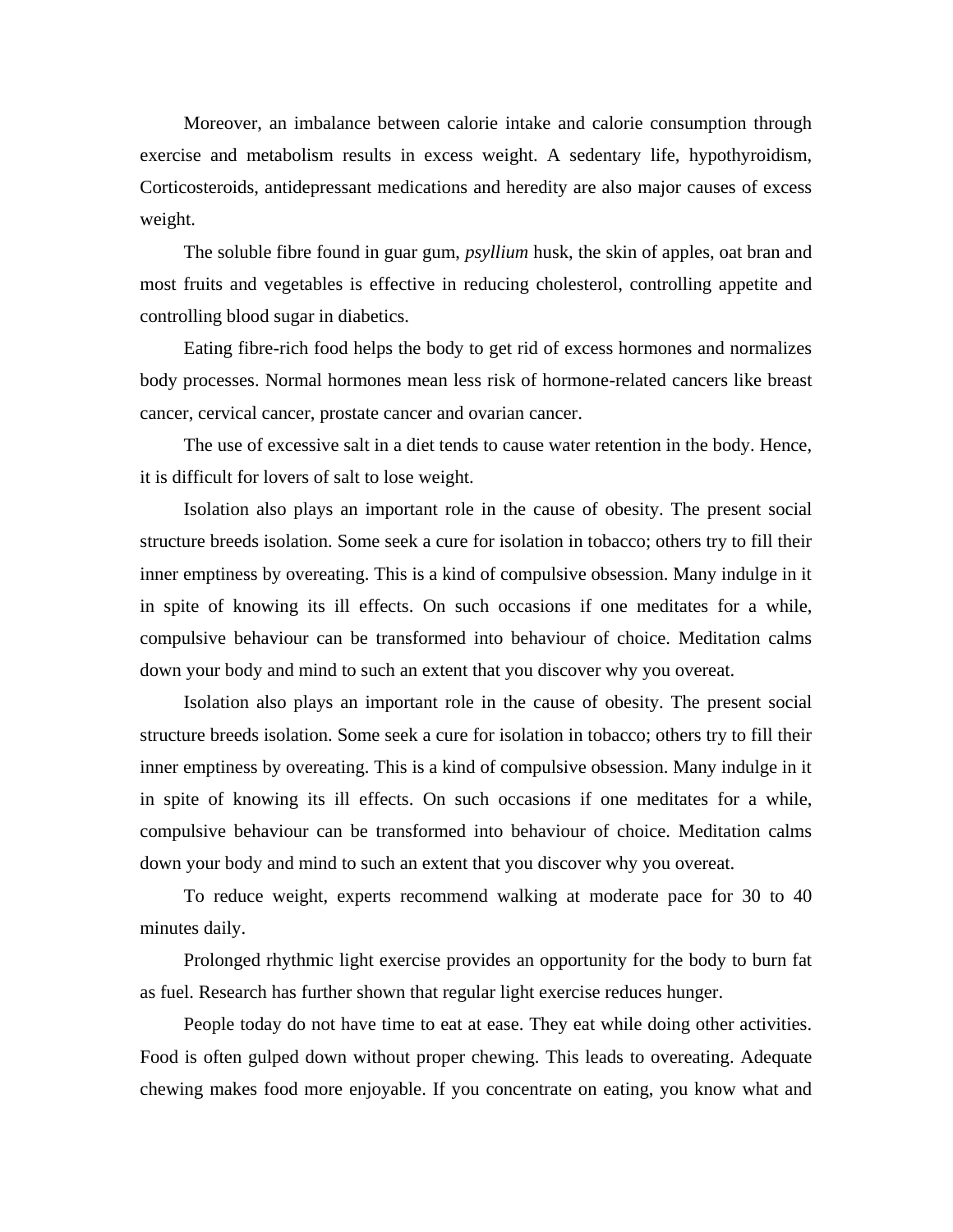how much you have eaten. It enables one to make a rational choice to avoid sweet and fatty food.

Acute hunger militates against rational choices in eating. Hence it is easier to control weight by eating small quantities more frequently. The intake of light snacks or fruit twice a day besides two regular meals reduces fluctuation in blood sugar. One should eat enough to satisfy hunger but avoid overeating.

It is easier to control weight by eating small quantities more frequently.

A diet should be such that it can be adopted easily and made acceptable to the whole family. Nature has bestowed every object of food with unique taste and smell.

One can reduce the use of sugar to some extent by depending on the natural sweetness of fresh and dry fruits. Sprouted beans add variety to meals. Green salads with dressings of curd *"raitas"* with fruit are also tasty to eat.

There is a Zen proverb "As you perform one activity, so you perform all activities." If you eat fast, you are likely to live your life fast. If you feel nourished by food, you learn to look for nourishment in many other ways. If you choose healthy food, you are likely to make healthy choices in other spheres of life too. If you eat with concentration on your food, you are inspired to lead your whole life with full consciousness and awareness.

If we choose restraint in life, its effects prove more beneficial. Self-imposed restraint creates a sense of freedom. When you decide to abstain from fatty foods and sweets to reduce weight, you easily obtain the strength to achieve your goal, because you have accepted the restraint without any pressure from the outside. Strengthening of will power by meditation helps in getting rid of any obsessive behaviour, compulsion or addiction.

While counselling a person with gross obesity, one should have adequate patience and compassion. It should be explained that even a small reduction in weight leads to a large benefit in health.

## **Coming of new age**

The mother of Pondicherry observed during the final years of her life that we are now witnessing the birth of a new human species, a new world. The rise of a new species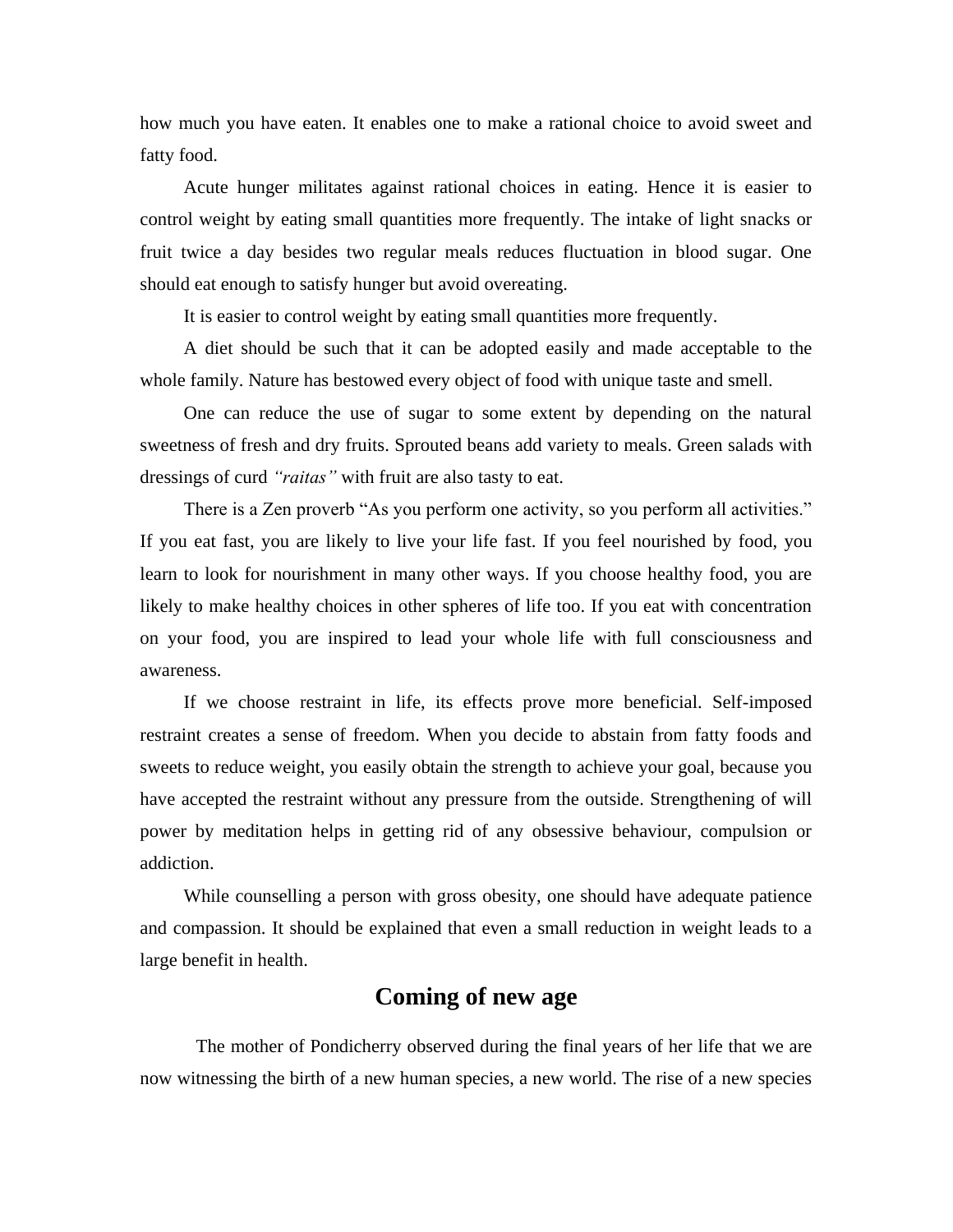is visible, although the vision is dim and hence may elude many of us. Many do not know about it and some even refuse to believe in it. In any case, a new species is evolving and is capable of growing fully.

Our soul is that part of us that is immortal. A personality that is limited in its perception to the five senses is not aware of the qualities of its soul. The entire universe is a manifestation of an everlasting and immortal element. Humankind is the noblest part of the process of evolution so far.

In our journey, if we want the qualities of Soul to be manifested in our external life, if we want its comprehensive power to grow in our existence, the only prerequisite is to maintain harmony in our feelings every moment. It is natural in this diversified universe that harmony is disturbed and we remain preoccupied with discord. Feeling of discord in our sentiments obstructs the full growth of the qualities of Soul in our life. If we dispel discord and bring harmony in our feeling, all the beneficial powers of our Soul will manifest in our life and we can lead a life of healthy longevity. Although we appear distinctly different, we are all one at one level. If this sentiment grows in the whole mankind, a new age will begin. Shavasana and Meditation are handy tools to develop a sense of oneness and facilitate the birth of a new age- a new man.

#### **For Back Cover**

This small book attempts to cover topics on **Philosophy and Spirituality of Health, Science and Technology of Healing, Universal Healing Program for total health, Role of Shavasana and Meditation in promoting healthy longevity, practical tips on Diet and Obesity and Evolution of Human Species, from the widely acclaimed books**